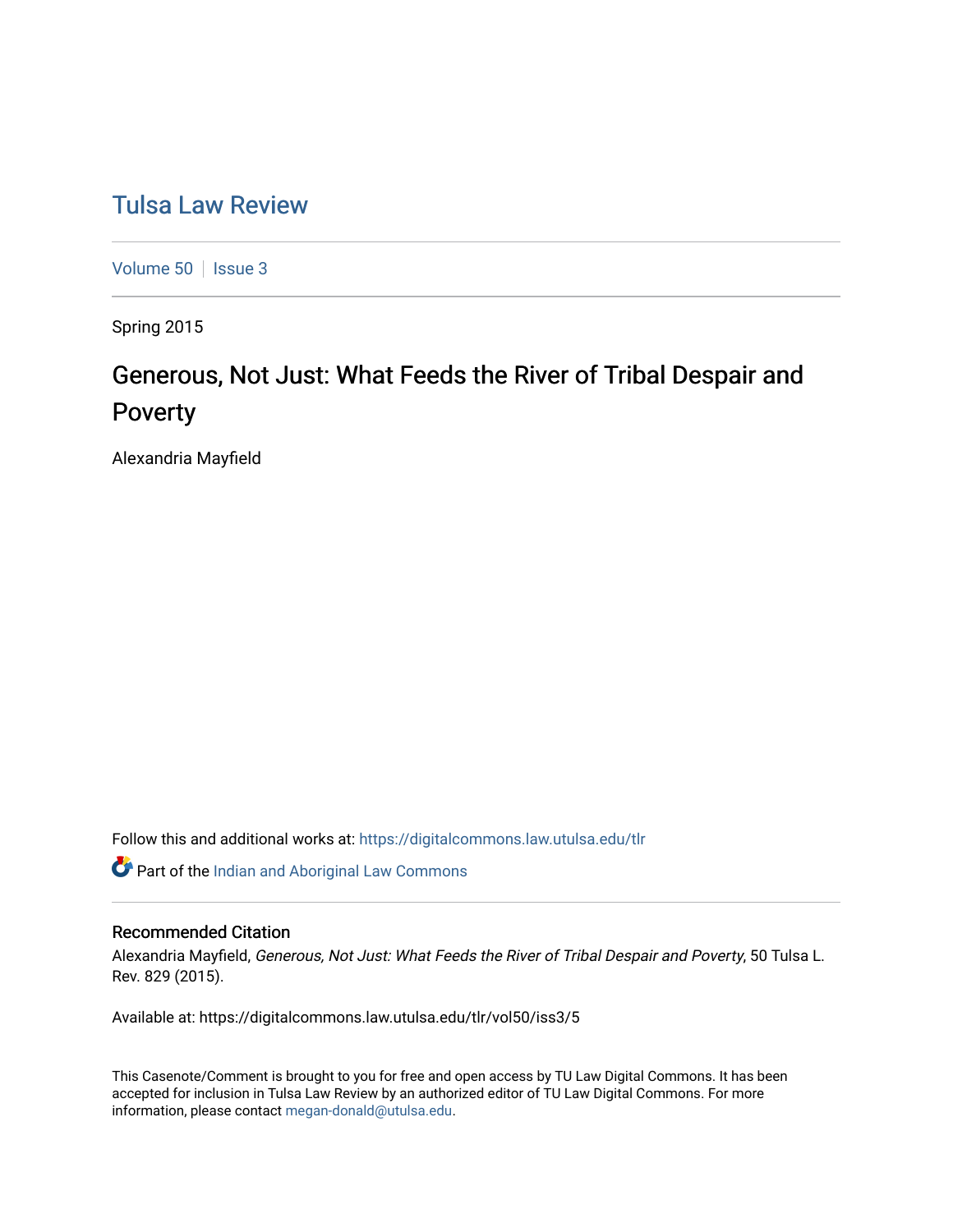MAYFIELD (DO NOT DELETE) 5/12/2015 3:33 PM

# **GENEROUS, NOT JUST: WHAT FEEDS THE RIVER OF TRIBAL DESPAIR AND POVERTY**

| I. INTRODUCTION: ECONOMIC WOES AMONGST THE INDIGENOUS PEOPLES OF           |                                                                   |
|----------------------------------------------------------------------------|-------------------------------------------------------------------|
| II. POLITICAL PHILOSOPHY AND ITS EFFECT ON THE INTERACTION WITH ABORIGINAL |                                                                   |
|                                                                            |                                                                   |
| А.                                                                         |                                                                   |
| <b>B.</b>                                                                  | The Historical Effect of Toryism on Interactions with Native      |
|                                                                            |                                                                   |
| III. THE HISTORY OF PROPERTY RIGHTS AMONGST THE INDIGENOUS PEOPLES OF      |                                                                   |
|                                                                            |                                                                   |
| А.                                                                         | The Indian Act: Early Incarnations of Property Rights 836         |
| <b>B.</b>                                                                  |                                                                   |
| $\mathbf{C}$ .                                                             |                                                                   |
| IV. THE HISTORY OF PROPERTY RIGHTS AMONGST THE INDIGENOUS PEOPLE OF THE    |                                                                   |
|                                                                            |                                                                   |
| $\mathsf{A}$ .                                                             | The Lake Mohonk Conference of Friends of the Indians 842          |
| $\mathbf{B}$ .                                                             |                                                                   |
| V. MODERN DEVELOPMENTS IN FIRST NATIONS PROPERTY RIGHTS: THE FIRST         |                                                                   |
|                                                                            |                                                                   |
| А.                                                                         |                                                                   |
| $\mathbf{B}$ .                                                             |                                                                   |
| $C_{\cdot}$                                                                |                                                                   |
|                                                                            |                                                                   |
|                                                                            |                                                                   |
|                                                                            | 3. Greater Equality within a Culturally Responsive Framework  852 |
| VI. MODERN PROPERTY RIGHTS AMONGST NATIVE AMERICAN INDIAN TRIBES  853      |                                                                   |
| А.                                                                         | Modern Structure of Property Rights on American Indian            |
|                                                                            |                                                                   |
| <b>B.</b>                                                                  |                                                                   |
|                                                                            |                                                                   |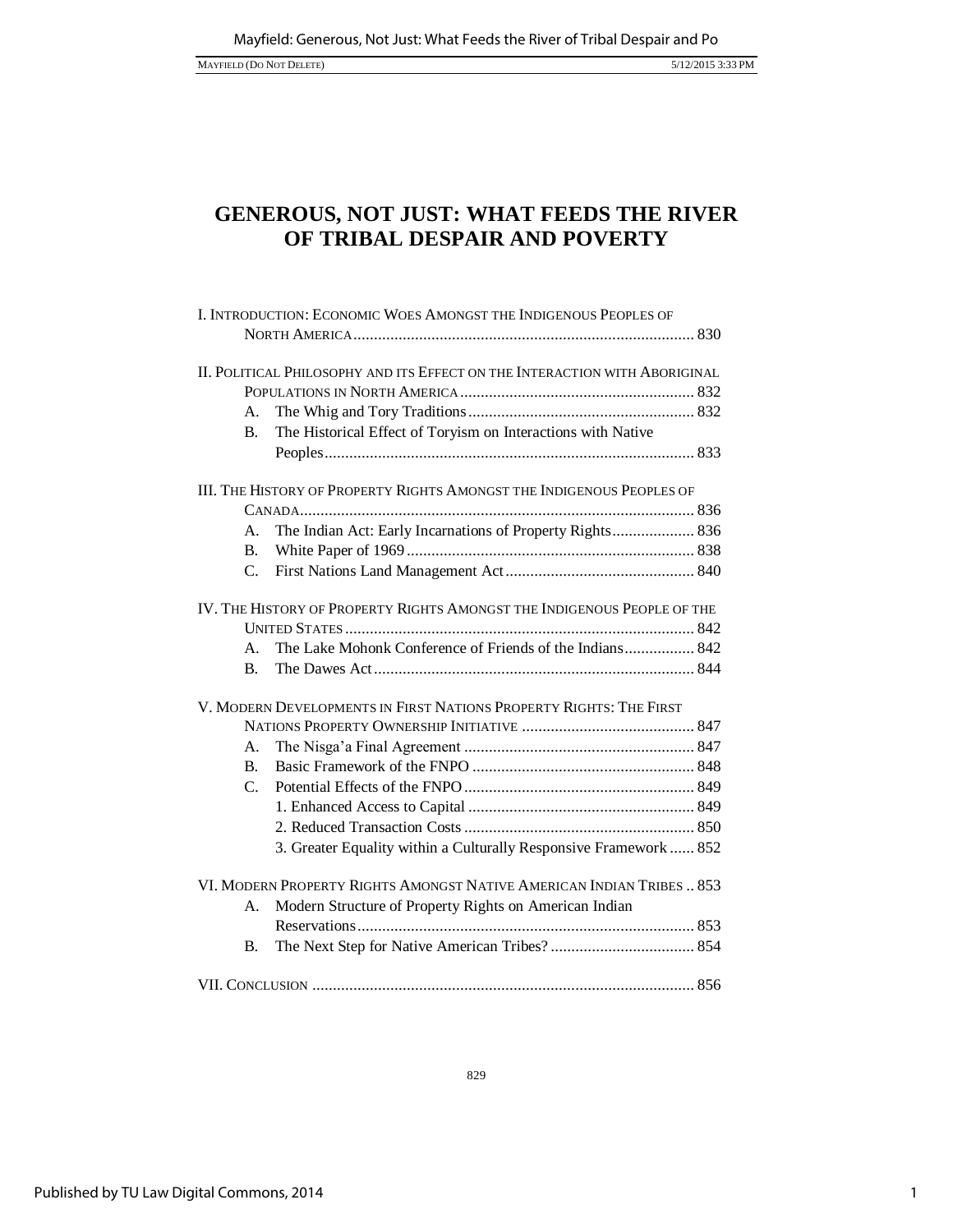# I. INTRODUCTION: ECONOMIC WOES AMONGST THE INDIGENOUS PEOPLES OF NORTH **AMERICA**

*"I think the American people are disposed often to be generous rather than just."* —Fredrick Douglas<sup>1</sup>

For the year 2013, the Bureau of Indian Affairs—an agency tasked with "promot[ing] economic opportunity," managing trust assets, and "enhanc[ing] the quality of life" amongst American Indians—requested \$2.6 billion.<sup>2</sup> This money provides assistance to Native American Indian tribes for aspects of reservation life ranging from supporting tribal universities to promoting efficiency amongst tribal governments.<sup>3</sup> In addition to these programs, tribe members living on reservations also receive federal assistance for education, healthcare, and housing.<sup>4</sup>

Yet in spite of extensive government assistance programs, the conditions on Indian reservations border on squalor, with one New York Times columnist describing them as "Poverty's Poster Child."5 For example, on the Pine Ridge reservation—one of the poorest places in America—the unemployment rate exceeds eighty percent.6 In Shannon County, part of the Pine Ridge reservation, the per capita income averages less than \$9,000 per year, and over half of the population lives in poverty.7 The effects of these disastrous economic conditions help drive the high rates of suicide, infant mortality, deaths due to diabetes and heart disease, and substance abuse commonplace on Indian reservations.<sup>8</sup>

The familiar narratives invoked to explain these conditions usually focus on the continuing effect of the historical injustices perpetrated against American Indians.9 While the

l

<sup>1.</sup> Fredrick Douglass, What the Black Man Wants, Speech at the Annual Meeting of the Massachusetts Anti-Slavery Society at Boston (1865), *available at* http://teachingamericanhistory.org/library/document/what-theblack-man-wants/.

<sup>2.</sup> INDIAN AFFAIRS, DEP'T OF THE INTERIOR, BUREAU HIGHLIGHTS 79 (2013), *available at* http://www.doi.gov/budget/appropriations/2013/highlights/upload/BH079.pdf [hereinafter INDIAN AFFAIRS]; BUREAU OF INDIAN AFFAIRS, DEP'T OF THE INTERIOR, BUDGET JUSTIFICATION AND PERFORMANCE INFORMATION FISCAL YEAR 2013 IA-OVW-1 (2013), *available at* http://www.bia.gov/cs/groups/public/ documents/text/idc016442.pdf.

<sup>3.</sup> INDIAN AFFAIRS, *supra* note 2, at 79-80.

<sup>4</sup>*. See* BUREAU OF INDIAN EDUCATION (last updated Oct. 30, 2013), http://www.bie.edu/; INDIAN HEALTH SERVICE, http://www.ihs.gov/ (last visited Nov. 3, 2013); Office of Native American Programs, *Indian Housing*, DEP'T OF HOUS. AND URBAN DEV., http://portal.hud.gov/hudportal/HUD?src=/program\_offices/public\_indian\_housing/ih (last visited Nov. 3, 2013).

<sup>5.</sup> Nicholas D. Kristof, *Poverty's Poster Child*, N.Y. TIMES (May 9, 2012), http://www.nytimes.com/2012/05/10/opinion/kristof-povertys-poster-child.html?\_r=0; Annie Lowrey, *Pain on the Reservation*, N.Y. TIMES (July 12, 2013), http://www.nytimes.com/2013/07/13/business/economy/us-budget-cuts-fallheavily-on-american-indians.html.

<sup>6.</sup> Lowrey, *supra* note 5.

<sup>7.</sup> *Id.*; United States Census Bureau, *Shannon County QuickFacts from the US Census Bureau*, CENSUS.GOV, http://quickfacts.census.gov/qfd/states/46/46113.html; SHANNON COUNTY, SOUTH DAKOTA, http://shannon.sdcounties.org/ (last visited Nov. 1, 2013).

<sup>8.</sup> Office of Minority Health, *American Indian/Alaska Native Profile*, U.S. DEP'T OF HEALTH AND HUMAN SERVS. (last modified Sept. 17, 2012), http://minorityhealth.hhs.gov/templates/ browse.aspx?lvl=2&lvlID=52.

<sup>9.</sup> Aaron Huey, TEDxDU: *America's Native Prisoners of War* (uploaded 2010), *available at* http://www.ted.com/talks/aaron\_huey.html. Commentators frequently blame the economic plight of modern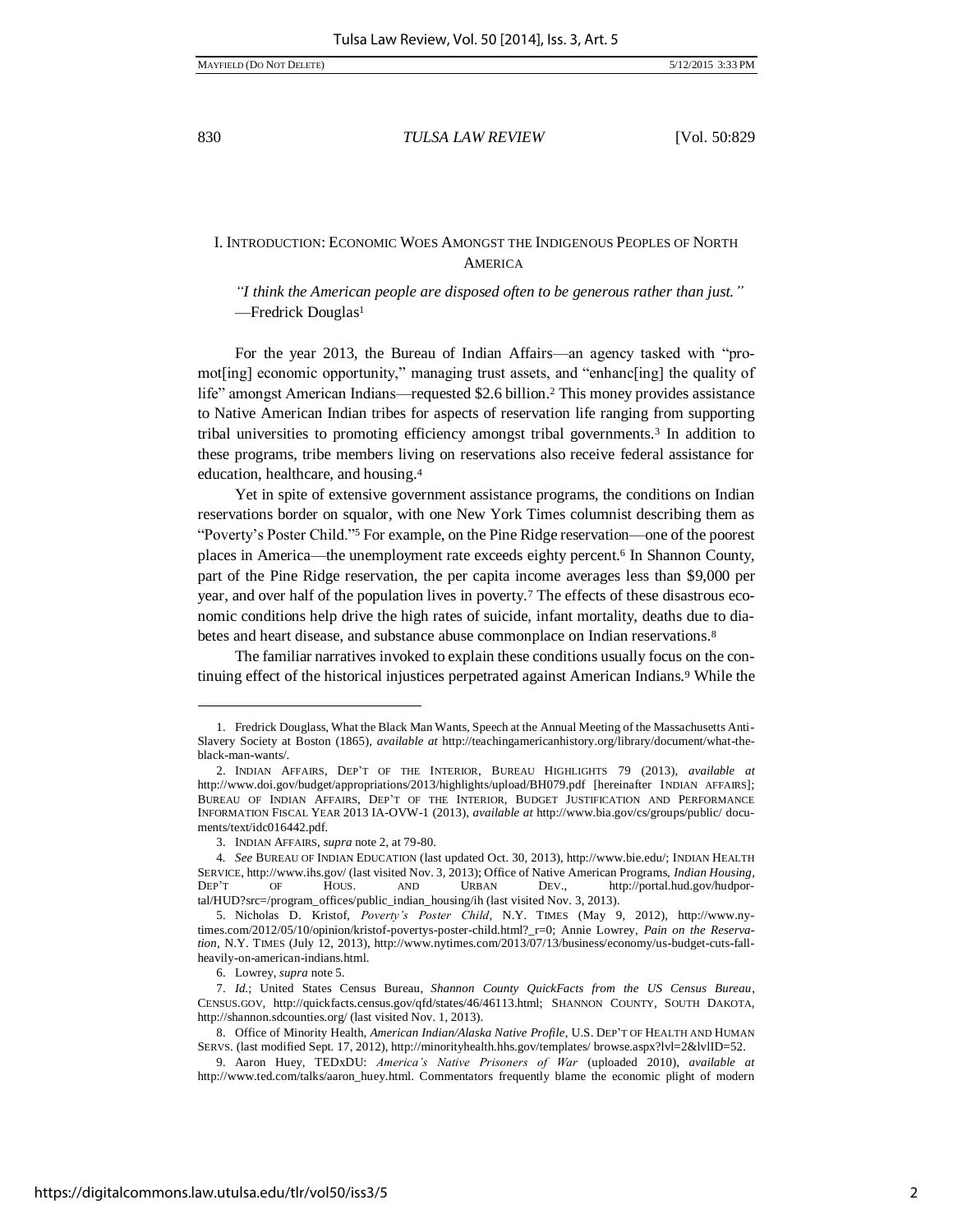detrimental effects of the federal government's policies are undeniable, a new narrative is emerging in the quest to discover the headwaters which feed the river of tribal poverty and despair.10 Economists and tribal leaders now recognize a new causal factor: a lack of workable private property rights, which increases transactional costs and stifles reservation economies.<sup>11</sup>

The problem of poverty on reservations extends beyond the borders of the United States and afflicts the indigenous populations of Canada, known as the First Nations.<sup>12</sup> Fifty percent of status First Nations children live below the poverty line.13 Unemployment rates on reservations average ten percent higher than for members of the same racial groups who live off the reservations.<sup>14</sup> Poverty amongst First Nations currently costs Canadians \$4 billion a year.<sup>15</sup>

But there are new voices in Canada today that demand change and offer First Nations hope of escape from poverty.<sup>16</sup> One such voice, Manny Jules—former band chief of the Kamloops and chairman of the Indian Nations Tax Commission—spearheaded the latest push for increased property rights and tribal sovereignty through the First Nations Property Ownership Initiative ("FNPO").17 If the FNPO passes, First Nations could exercise increased sovereignty over their land and reduce transactional costs by ending their trust relationship with the Crown, and First Nations could grant fee simple title to band members with reversionary title held by the band.18 The FNPO would increase prosperity on reservations through reducing transactional costs and enhancing access to capital in a culturally appropriate manner, and Congress should implement a similar system for communally held lands on reservations in the United States.

This article begins with Part II tracing the philosophical origins of governmental policies that dealt with indigenous peoples in North America.19 Part III tracks the progress

American Indians on the forcible removal of their ancestors from their traditional homelands and the subsequent attempts at assimilation. *Id.*

<sup>10.</sup> John Koppisch, *Why Are Indian Reservations So Poor? A Look at the Bottom 1%*, FORBES.COM (Dec. 13, 2011), http://www.forbes.com/sites/johnkoppisch/2011/12/13/why-are-indian-reservations-so-poor-a-look-atthe-bottom-1/; *see* HERNANDO DE SOTO, THE MYSTERY OF CAPITAL: WHY CAPITALISM TRIUMPHS IN THE WEST AND FAILS EVERYWHERE ELSE (2000).

<sup>11</sup>*. See* Koppisch, *supra* note 10; Kristof, *supra* note 5 ("A second [factor] is that reservations are often structured in ways that discourage private investment."); TOM FLANAGAN ET AL., BEYOND THE INDIAN ACT: RESTORING ABORIGINAL PROPERTY RIGHTS (2010).

<sup>12.</sup> FLANAGAN ET AL., *supra* note 11, at 136; *Muslims Gather Food for First Nations*, WINNIPEG FREE PRESS, Nov. 26, 2013, at D12.

<sup>13.</sup> DAVID MACDONALD & DANIEL WILSON, CAN. CTR. FOR POLICY ALTS., POVERTY OR PROSPERITY: INDIGENOUS CHILDREN IN CANADA 6 (2013), *available at* http://www.policyalternatives.ca/sites/default/files/uploads/publications/National%20Office/2013/06/Poverty\_or\_Prosperity\_Indigenous\_Children.pdf.

<sup>14.</sup> CAN. STATISTICS, TBL. 7 EMPLOYMENT AND UNEMPLOYMENT RATES FOR THE FIRST NATIONS IDENTITY POPULATION AND THE REGISTERED INDIAN POPULATION (AGED 25 TO 54) LIVING ON AND OFF RESERVE, CANADA, 2001 AND 2006 (2009), *available at* https://www12.statcan.gc.ca/census-recensement/2006/as-sa/97- 559/table/t7-eng.cfm.

<sup>15.</sup> FLANAGAN ET AL., *supra* note 11, at 136.

<sup>16</sup>*. See generally* FLANAGAN ET AL., *supra* note 11.

<sup>17</sup>*. Biography—Mr. C.T. (Manny) Jules*, ABORIGINAL AFFAIRS AND NORTHERN DEV. CAN., http://www.aadnc-aandc.gc.ca/eng/1100100015525/1100100015526 (last modified Sept. 15, 2010); First Nations Tax Comm'n, FIRST NATIONS PROPERTY OWNERSHIP INITIATIVE, http://fnpo.ca/Home.aspx (last visited Nov. 3, 2013).

<sup>18.</sup> First Nations Tax Comm'n, *Proposal*, FIRST NATIONS PROPERTY OWNERSHIP INITIATIVE, http://fnpo.ca/Proposal.aspx (last visited Nov. 3, 2013).

<sup>19</sup>*. See infra* Part II.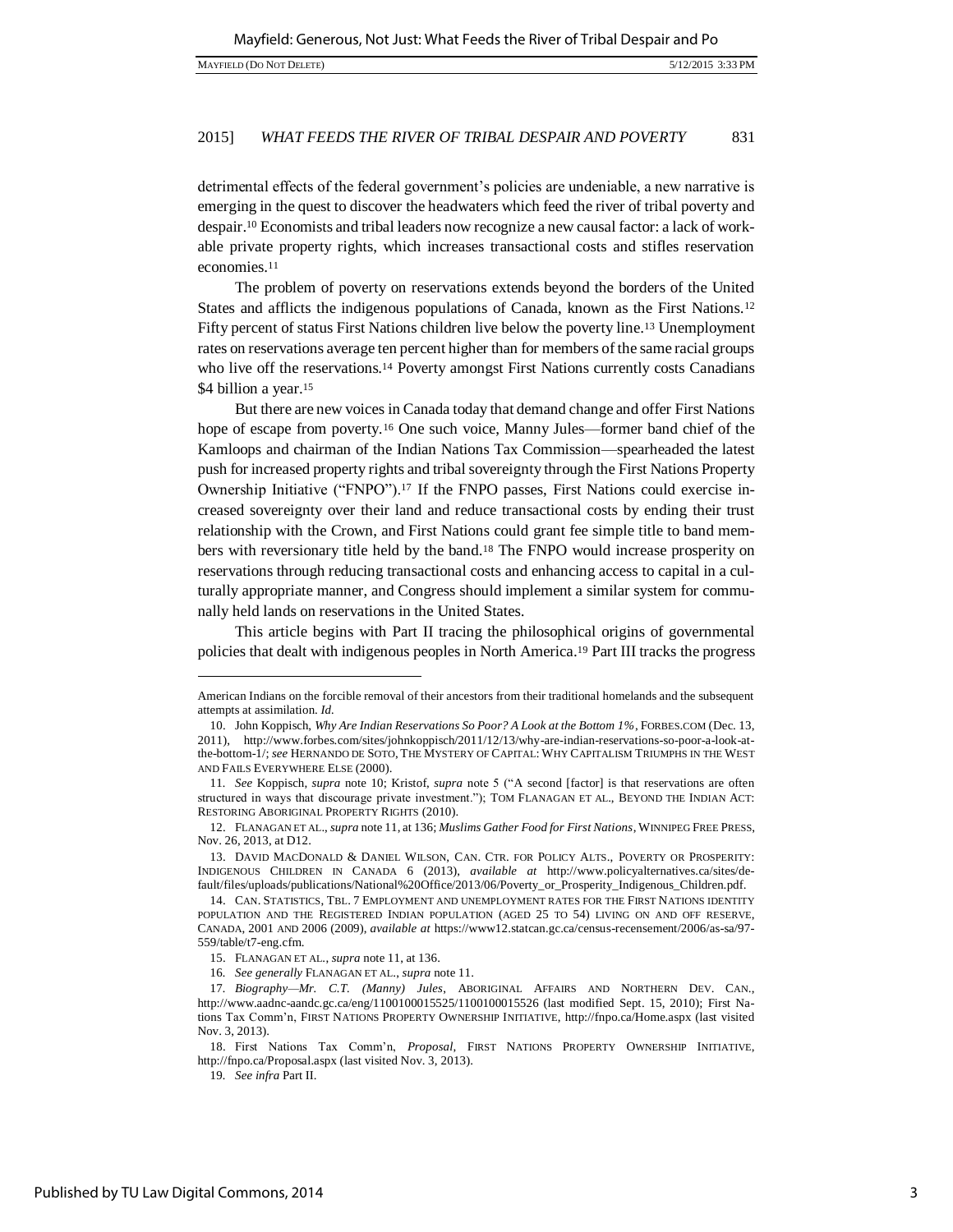of modern aboriginal property rights in Canada, and Part IV explores the history of tribal property rights in the United States.20 Part V introduces the proposed next step to increase economic health and sovereignty amongst First Nations: the First Nations Property Ownership Initiative.<sup>21</sup> Part VI addresses how the United States' adoption of a policy similar to the FNPO would affect American Indians living on reservations.<sup>22</sup>

# II. POLITICAL PHILOSOPHY AND ITS EFFECT ON THE INTERACTION WITH ABORIGINAL POPULATIONS IN NORTH AMERICA

#### *A. The Whig and Tory Traditions*

In order to properly understand the present day regulatory structure afflicting the indigenous peoples of North America, one must understand the philosophical basis of that system.23 The cultural divide which defined the original English settlers—the conflict between the Whig and Tory political traditions—also defines the modern system of regulation affecting the indigenous peoples of North America.24 The Whig tradition emphasized "individualism, Protestantism, representative government, and free trade."25 Followers of the Whig tradition believed themselves to be the recipients of a folkright which traced its genealogy to the social and political structure of Anglo-Saxon England before the Norman invasion in 1066.26 This folkright entitled them to personal autonomy, representative government as symbolized by the parliamentary system, and a law which was not merely "a projection of the wishes of the ruler," but which "bound the King just as surely as it bound his meanest subject."27

In contrast, the Tory tradition sought to achieve societal stability through support for strong, centralized leadership.28 Tracing its roots back to the Cavaliers who fought for the monarchy during the English Civil War, Toryism adhered to the principles of "monarchy, aristocracy, episcopacy, hierarchy, loyalty, and land."29 Tory social and economic policies demonstrated a strong focus on "[m]aintaining law and order and the institution of the British Crown."30 This included supporting "conservative and anti-revolutionary" values, while still expressing "opposition to laissez-faire economics."<sup>31</sup>

Though the English colonies in North America contained a significant population of

l

30. PHILIP MASSOLIN, CANADIAN INTELLECTUALS, THE TORY TRADITION, AND THE CHALLENGE OF MODERNITY, 1939–1970 8 (2001).

31. *Id.*

<sup>20</sup>*. See infra* Parts III–IV.

<sup>21</sup>*. See infra* Part V.

<sup>22</sup>*. See infra* Part VI.

<sup>23.</sup> DANIEL HANNAN, INVENTING FREEDOM: HOW THE ENGLISH-SPEAKING PEOPLES MADE THE MODERN WORLD (2013).

<sup>24.</sup> *Id.* at 15–16.

<sup>25.</sup> *Id.* at 168–69.

<sup>26.</sup> *Id.* at 15.

<sup>27.</sup> *Id.* at 63.

<sup>28.</sup> *Id.* at 212. During both the English Civil War (which Hannan describes as the First Anglosphere Civil War) and the American Revolutionary War (described as the Second Anglosphere Civil War) Tory sympathy rested with the Crown. In contrast, Whig sympathy rested with parliament during the First Anglosphere Civil War and with truly representative, local parliamentary government during the Second Anglosphere Civil War. *See id.* at 168–69, 223, 225.

<sup>29.</sup> *Id.* at 168–69, 225.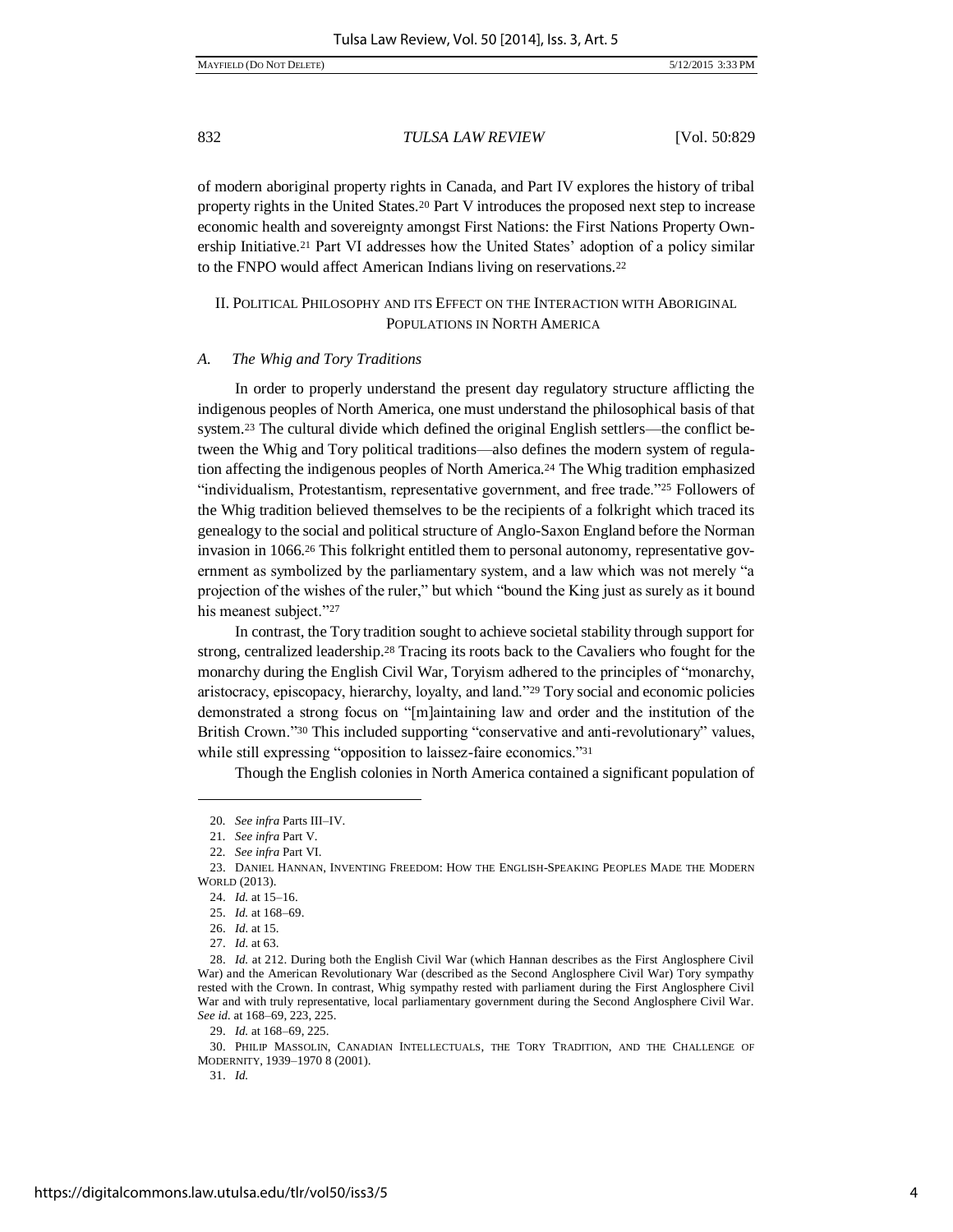those who held to the essentially pseudo-libertarian Whig tradition in domestic affairs, colonists' dealings with indigenous peoples fell deeply within the Tory tradition of centralized, unilateral control.32 The revolutionary principles that constituted the first green buds of a sustained libertarian tradition in domestic dealings did not extend to foreign affairs, defense, and trade.33 Additionally, in the mind of both philosophers and settlers, indigenous peoples who were different in culture, language, and blood lay far "beyond the circle of reciprocity" within which they recognized obligations.<sup>34</sup>

Today, tribes are openly challenging the ruling Tory paradigm in which the power to govern flows not from individual to individual through contract nor from the people to the government, but emanates from the sovereign who then makes decisions on behalf of the people.35 Native American and First Nations entrepreneurs and tribal leaders are rejecting a strong central authority—even a seemingly benevolent one—in favor of the essentially Whig principles of personal autonomy, representative government through widely dispersed power, and personal property rights.<sup>36</sup> Still, the vast majority of the dialogue regarding issues affecting tribes rests on the idea of a centrally planned economy: explicitly disparaging instances of incompetence or avarice, while implicitly attesting to the virtue of the plan itself.<sup>37</sup>

#### *B. The Historical Effect of Toryism on Interactions with Native Peoples*

On October 7, 1763, King George III issued a document that crystallized the British policy of centralized control of interactions with the indigenous populations in North America: the Royal Proclamation of 1763.38 Released following the Treaty of Paris in

<sup>32.</sup> HANNAN,*supra* note 23, at 211–12; FLANAGAN ET AL., *supra* note 11, at 57–58; In addressing paradoxical behaviors (such as maintaining a foreign and domestic policy which are diametrically opposed on principle), Malcolm Gladwell argues that people do not attempt to reconcile them as much as they use the instances of virtuous behavior to legitimize instances of morally wrong behavior. Malcolm Gladwell, Talk at The New Yorker Festival: Tokens, Pariahs, and Pioneers (Oct. 6, 2013), *available at* http://www.newyorker.com/video?videoid=2724681165001.

<sup>33.</sup> HANNAN, *supra* note 23, at 214 ("Even the most radical Patriots accepted . . . that the wider British imperium of which they formed a part should be in charge of foreign policy and defense, and most also accepted that such sovereignty implied control over external trade . . . .").

<sup>34.</sup> *Id.* at 282–83.

<sup>35.</sup> Scugog Island First Nation Land Management Code, s. 4.1 (1997), *available at* http://labrc.com/wp-content/uploads/2014/03/Mississaugas-of-Scugog-Island-Land-Code.pdf ("The power of Scugog Island First Nation to govern and administer our lands flows from the Creator to the people of Scugog Island First Nation, and from the people to their Council.").

<sup>36.</sup> MANNY JULES, *Foreward* to TOM FLANAGAN ET AL., BEYOND THE INDIAN ACT: RESTORING ABORIGINAL PROPERTY RIGHTS x (2010).

We became the poorest of the poor because after contact the governments of Canada and the United States passed legislation that removed us from the economy . . . The path I chose was to legislate our way back into the economy and build institutions that implement our collective rights and release our individual creative energy.

*Id.*; CanupawakpaDakota, *Children of the Plains*, YOUTUBE (uploaded 2011), https://www.youtube.com/watch?v=GACcBe9Be58 ("Business ownership is new for us. We've had the government hand us food, hand us this, hand us the necessities . . . [we are] a society that was made dependent.").

<sup>37</sup>**.** Lowrey, *supra* note 5 ("More people sick; fewer people educated; fewer people getting general assistance; more domestic violence; more alcoholism," said Richard L. Zephier, the executive director of the Oglala Sioux tribe. "That's all correlated to the cuts from sequestration."); ThomasPaine4, John Stossel-03/25/11-C, YOUTUBE (uploaded 2011) ("I think the government should be giving the Indian people more appropriations so that we can exist out here."), https://www.youtube.com/watch?v=icS5eLWYv0w; *see generally* FRIEDRICH HAYEK, THE ROAD TO SERFDOM (1944).

<sup>38.</sup> ROYAL PROCLAMATION OF 1763, *available at* http://www.ushistory.org/declaration/related/proc63.htm.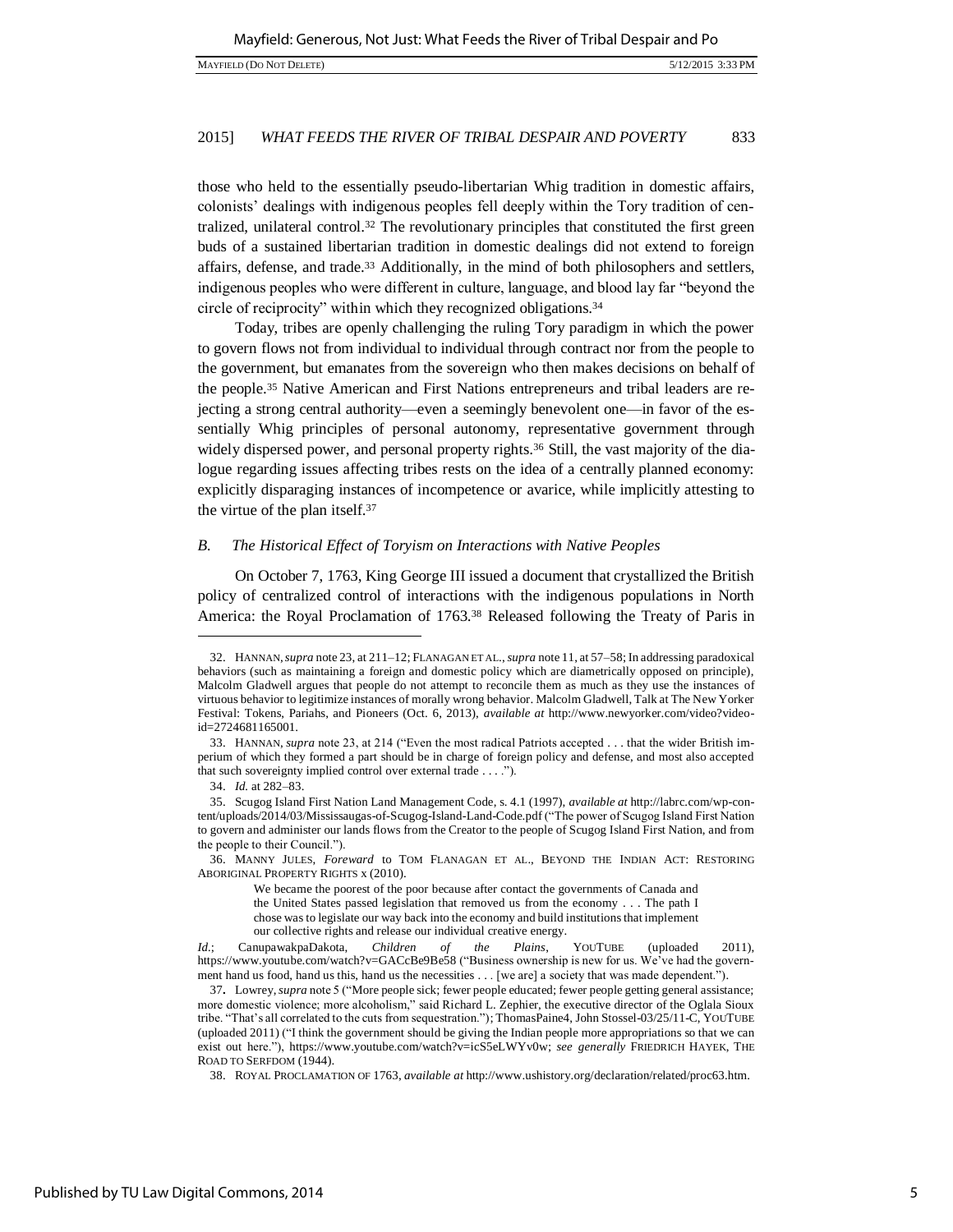1763, the Royal Proclamation enunciated the official position of the British government with regard to indigenous populations living in North America and the land they held.<sup>39</sup> The Royal Proclamation reserved all lands not already controlled by the governments established by the Crown or granted to the Hudson's Bay Company for use by the Indians.<sup>40</sup> The Crown declared that these reserved lands would remain under its "Sovereignty, Protection, and Dominion."41 In addition to reserving those lands for future use by the Indians, the Royal Proclamation also required that all British citizens who had settled there remove themselves.<sup>42</sup>

The Royal Proclamation of 1763 did not stop at recognizing the rights of the Indians to use the land newly governed by the Crown and ordering settlers to vacate non-British held lands; it "strictly forbid, on Pain of our Displeasure," the private purchase of Indian land by settlers.<sup>43</sup> Citing the need to stop "great Frauds and Abuses" perpetrated by settlers seeking to purchase Indian land, the Royal Proclamation announced that the Crown would hold a monopoly on the future purchase of any Indian land.<sup>44</sup> The Crown declared this circumscription of the rights of the individual necessary in order to prevent fraud, remove ill will amongst the Indians which might lead to violence, "and to the end that the Indians may be convinced of our Justice."<sup>45</sup>

Prior to the Royal Proclamation of 1763, the British and colonial governments negotiated and entered into treaties with tribes of sovereign nations.<sup>46</sup> Yet the Crown's position in drafting the Royal Proclamation went beyond simply enforcing fairness when entering into land dealings with the sovereign Indian tribes for the parties' mutual benefit.<sup>47</sup> It assumed control of the right to acquire or alienate land under the cloak of protectionism and benevolence.48 While the short-term motivation for the regulation or interdiction of commercial intercourse between the settlers and Indian bands was ostensibly a reaction to instances of violence provoked by fraud, the practical implications of the proclamation was the establishment of a faulty monopoly.<sup>49</sup>

The "old and recurrent fantasy," 50 that before contact with Europeans native populations were absolute strangers to the tripartite Whig principle of personal autonomy, representative government, and especially private property rights, gave birth to the core principles which underlie the Royal Proclamation and its progeny legislation.51 These

 $\overline{a}$ 

47. *Id.* at 188.

<sup>39.</sup> John F. Leslie, *The Indian Act: An Historical Perspective*, 25 CAN. PARLIAMENTARY REV. 23 (2002), *available at* http://www.revparl.ca/english/archives.asp.

<sup>40.</sup> ROYAL PROCLAMATION OF 1763, ¶ 14.

<sup>41.</sup> *Id.*

<sup>42.</sup> *Id.* ¶ 16.

<sup>43.</sup> *Id.* ¶ 15.

<sup>44.</sup> *Id.* ¶ 17 (A representative of the Crown could purchase land from the Indians "only for Us [the Crown], in our Name.").

<sup>45.</sup> *Id.*

<sup>46.</sup> Janique Dubois & Kelly Saunders, *"Just Do It!": Carving Out a Space for the Métis in Canadian Federalism*, 46 CAN. J. OF POLITICAL SCI. 188–89 (2013).

<sup>48.</sup> Leslie, *supra* note 39, at 23.

<sup>49.</sup> ROYAL PROCLAMATION OF 1763, ¶ 17; FLANAGAN ET AL., *supra* note 11, at 57–59.

<sup>50.</sup> FLANAGAN ET AL., *supra* note 11, at 30.

<sup>51.</sup> *Id.* at 30–31; *see also* Craig S. Galbraith et al., *False Myths and Indigenous Entrepreneurial Strategies*,

<sup>19</sup> J. OF SMALL BUS. & ENTREPRENEURSHIP 1 (2006).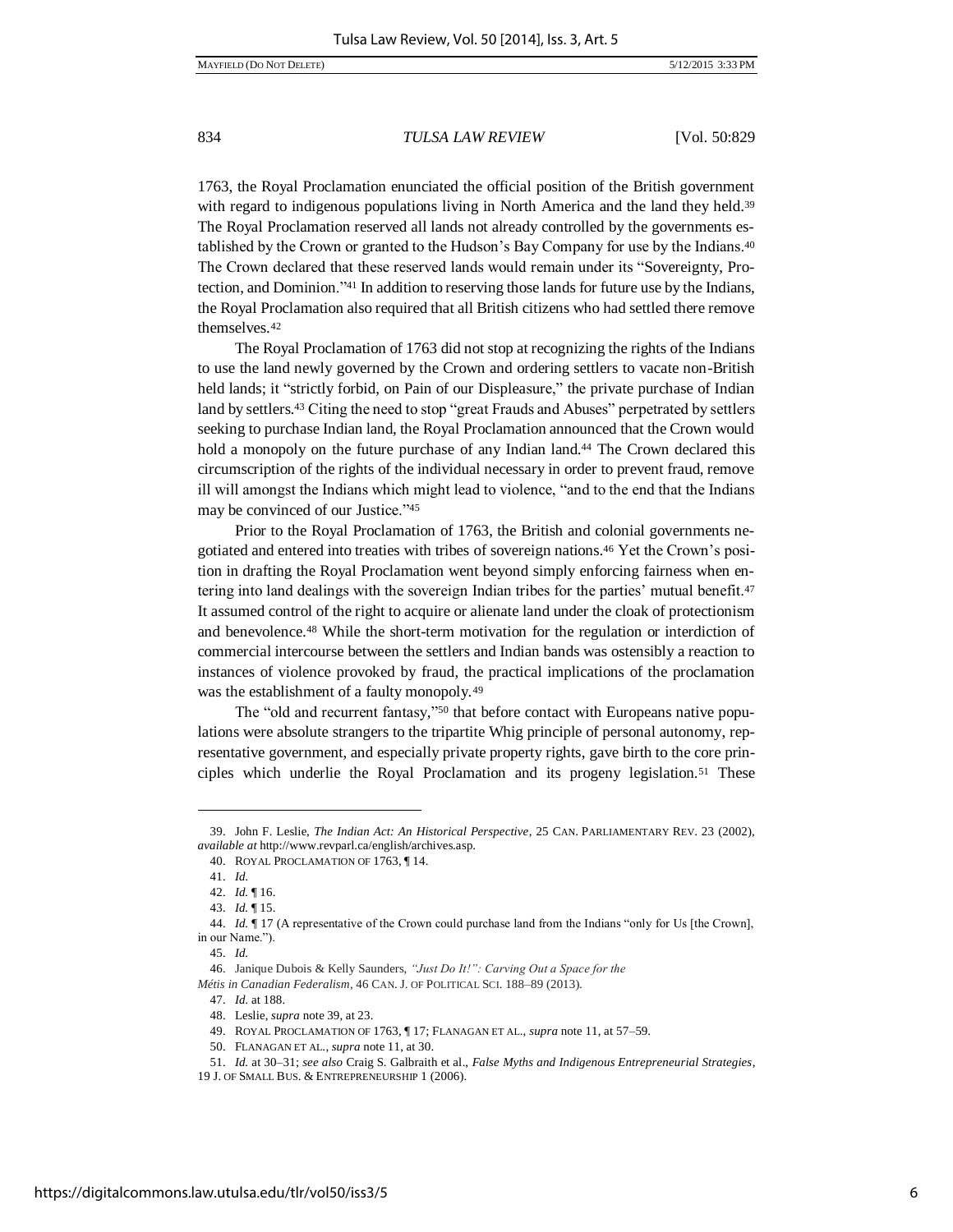presumptions rationalized the conclusion that only a strong, benevolent central power mediating interactions between the tribes and the colonists could achieve justice and understanding between the parties and justified the "expropriation [of land] with little or no compensation."52 However, today, as the understanding of First Nations and Native American history increases, voices for political and economic reform assert that indigenous populations utilized open, market-based economies, with different forms of private property rights pre-colonization.<sup>53</sup>

While the indigenous populations did not have a single set of *standardized* property rights pre-contact, tribes across North America maximized the usefulness of their available resources through the customized property rights they practiced and the market-based economies they maintained.54 The First Nations of Canada engaged in extensive trade between different bands and created roads, currencies, written records of transactions, and settled on a common trade language.<sup>55</sup> Tribes living on the west coast asserted ownership over certain streams in which salmon would spawn, and they practiced husbandry of those streams.56 In areas where trapping was an important economic activity, families asserted ownership rights to prime locations.57 In pre-colonial California, Native American farming tribes allowed tribe members to own property privately under a homesteading system.<sup>58</sup> Once a tribe member gained ownership of the land, the tribe member could "protect[] [the land] against trespassers and squatters; it could also be sold, leased, and inherited."<sup>59</sup>

Even though the differences in the conditions in which private property rights emerged created differences in the property rights practiced by indigenous peoples and European settlers, First Nations and Native American tribes certainly had a conception of private property which would likely have allowed an evolution in land transactions to progress towards a satisfactory end.<sup>60</sup> Instead, the establishment of the Crown's monopoly took one of the most divisive issues of the eighteenth and nineteenth century—the alienation and acquisition of land in North America—out of the hands of those who would have had the greatest incentive to achieve an outcome with a peaceful and satisfactory end: the "private Person."61 Instead, a remote power—the Crown and its representatives—took direct control of the outcome, though distance largely insulated the Crown from the direct effect of the policies it enacted. $62$  This policy of order through edicts and centralization

j

<sup>52.</sup> ROYAL PROCLAMATION OF 1763, ¶ 17; FLANAGAN ET AL., *supra* note 11, at 31.

<sup>53.</sup> JULES, *supra* note 36, at xii.

Throughout our history we have had the ability to choose successful innovations and reject poor ones. Our most successful innovators were the Maya, Aztecs, and Incas, but each of our cultures built on our competitive advantage and created sustainable economies. After contact, a system of central planning was imposed on us.

*Id.*; *see also* TERRY ANDERSON, SOVEREIGN NATIONS OR RESERVATIONS?: AN ECONOMIC HISTORY OF AMERICAN INDIANS (1995).

<sup>54.</sup> Galbraith et al., *supra* note 51, at 4.

<sup>55.</sup> JULES, *supra* note 36, at ix.

<sup>56.</sup> FLANAGAN ET AL., *supra* note 11, at 34–36; Galbraith et al., *supra* note 51, at 4.

<sup>57.</sup> Galbraith et al., *supra* note 51, at 4–5.

<sup>58.</sup> *Id.* at 4.

<sup>59.</sup> *Id.*

<sup>60.</sup> FLANAGAN ET AL., *supra* note 11, at 30–41.

<sup>61.</sup> ROYAL PROCLAMATION OF 1763, ¶ 17.

<sup>62.</sup> *Id.*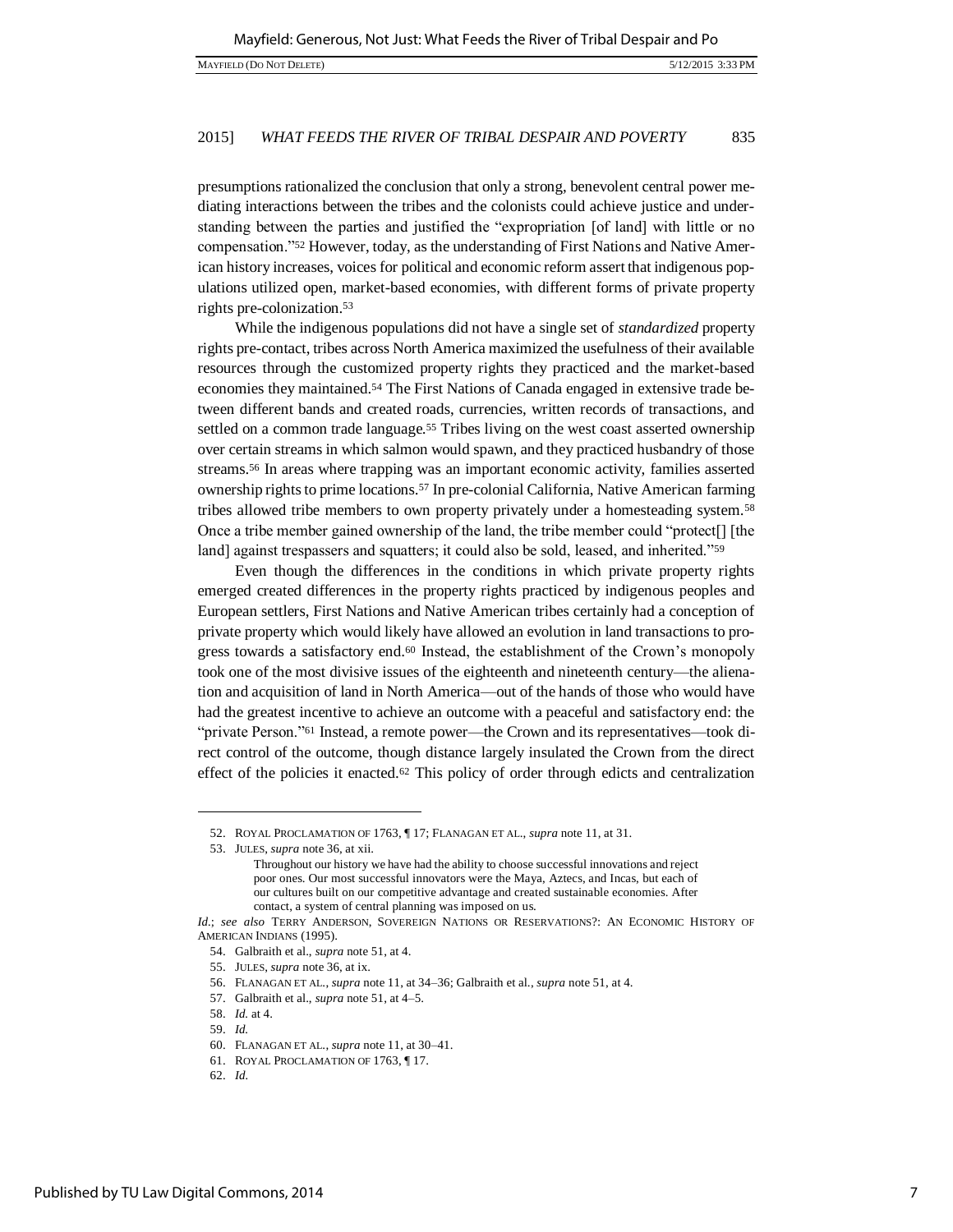MAYFIELD (DO NOT DELETE) 5/12/2015 3:33 PM

836 *TULSA LAW REVIEW* [Vol. 50:829

had a devastating effect on the economic plight of the indigenous peoples of North America through its philosophical progeny: the Indian Act in Canada and the Dawes Act in the United States.<sup>63</sup>

# III. THE HISTORY OF PROPERTY RIGHTS AMONGST THE INDIGENOUS PEOPLES OF CANADA

#### *A. The Indian Act: Early Incarnations of Property Rights*

Passed in 1876, the Indian Act governed the modern relationship between the Canadian government and the First Nations bands in Canada.64 The same attitude of protectionism and patronization that infected earlier interactions with First Nations became a cornerstone of the Indian Act.65 The Indian Act regulated nearly every aspect of the lives of the members of First Nations, from who the Canadian Government considered an Indian to the maintenance of roads and bridges on reservations to how the tribes could conduct trade.66 The Indian Act also gave the Indian Affairs department great power to insert its discretion into the day-to-day activities of First Nations bands.67 For instance, under the Indian Act a member of certain First Nations bands could not so much as give a potato to someone who was not a member of his or her band without the written permission of the superintendent.<sup>68</sup>

The Indian Act of 1876 also established the property rights of members of First Nations bands.<sup>69</sup> The question of First Nations property rights in general is intimately linked with both the text of the Indian Act and its inception against a backdrop of discontent and threatened violence related to land allotments and compensation.70 On the cusp of deciding the scope of First Nations property rights, the government of Canada decided the real question that would determine the government's dealing with the First Nations for generations to come: whether the government would treat Indians 'as minors or as white men.'71 In 1873, a memorandum from the Deputy Superintendent-General confirmed the government's position that "the legal status of the Indians of Canada is that of minors, with the Government as their guardians."72

Under the Indian Act of 1876, the government provided for the first in a series of incarnations of quasi-property rights—the location ticket.73 A location ticket entitled its

l

<sup>63.</sup> Indian Act, R.S.C. 1985, c. I–5 (last amended Apr. 1, 2013); An Act to Provide for the Allotment of Lands in Severalty to Indians on the Various Reservations (General Allotment Act or Dawes Act), 24 Stat. 388 (1887), *available at* http://public.csusm.edu/nadp/a1887.htm [hereinafter Dawes Act].

<sup>64.</sup> KEN COATES, THE INDIAN ACT AND THE FUTURE OF ABORIGINAL GOVERNANCE IN CANADA 1 (2008).

<sup>65.</sup> *Id.* at 2 ("Its basic premises, summarized as providing for 'civilization, protection and assimilation,' were that the Government of Canada viewed Aboriginal people as wards, that Indigenous communities and governments were incapable of managing their affairs . . . .").

<sup>66.</sup> Indian Act, R.S.C. 1985, c. I–5, s. 5–6, 34, 91–92.

<sup>67.</sup> COATES, *supra* note 64, at 2.

<sup>68.</sup> Indian Act, R.S.C. 1985, c. 1–5, s. 32(1).

<sup>69.</sup> FLANAGAN ET AL., *supra* note 11, at 66.

<sup>70.</sup> KAHN-TINETA MILLER ET AL., THE HISTORICAL DEVELOPMENT OF THE INDIAN ACT 58 (1978).

<sup>71.</sup> *Id.* at 60.

<sup>72.</sup> *Id.* (internal quotation omitted) (alteration in original).

<sup>73.</sup> FLANAGAN ET AL., *supra* note 11, at 66; MILLER ET AL., *supra* note 70, at 62.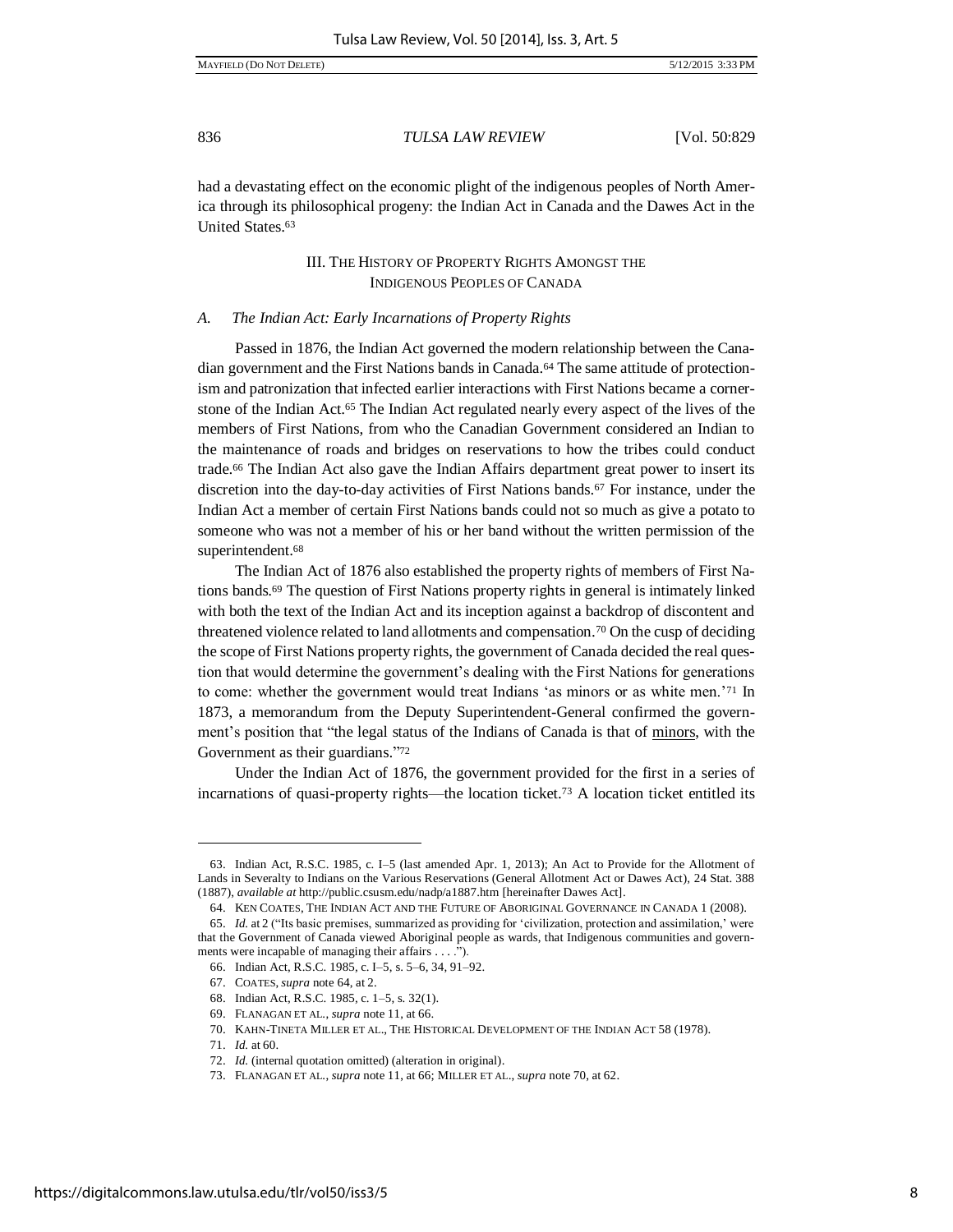possessor to a sort of enhanced life estate on a plot of land located within the band's allotted reserve land.74 Even after a tribe member received a location ticket, the tribe member could not freely alienate his land since the Indian Act did not permit legal seizure of the land, transfer of the land to someone outside the band, or transfer of the land to someone within the band without the band's approval.<sup>75</sup> The only way for a member of a recognized First Nations band to gain true fee simple title to the land was through enfranchisement.<sup>76</sup> Enfranchisement refers to the process by which an Indian who the Crown "judged to be of good moral character, free of debt, and could read and write English" could voluntarily revoke his status as an Indian under the Gradual Civilization Act of 1857.<sup>77</sup>

This policy, which prohibited the alienation of First Nations land and vested ultimate title not in the band but in the Crown, had disastrous economic consequences for First Nations tribes partly because it prevented them from leveraging their land in order to obtain capital.78 Manny Jules, former chief of the Kamloops, describes the policy as creating "a 100-year credit crisis from which [First Nations] have yet to recover."79 Because of this credit crisis, First Nations entrepreneurs could not draw upon the value of the 6.5 million acres of land in Canadian reserves, which crippled their attempts to open businesses.<sup>80</sup> Reservations desperately needed these businesses to create an upwardly mobile society; yet, as Manny Jules explained, "A lot of small businesses never get started because people can't leverage property [to raise funds]".<sup>81</sup>

Location tickets or fee simple title gained through enfranchisement were the only property ownership options available to most First Nations bands for the next seventy-five years.82 In 1951, an amendment to the Indian Act introduced the next step toward true property rights for First Nations bands—the certificate of possession.83 Certificates of possession were an improvement over location tickets because they provided stronger statutory property rights as well as more secure tenure.84 Yet these certificates of possession fell dramatically short of full property rights as they were transferrable only within the band and creditors could not legally seize the land, which made it more difficult to borrow against its value.85 In addition, transactions required approval from the minister of Indian Affairs.86 Though the intention of the amendment was to introduce the certificate of possession as a stopgap measure between the location ticket and the time the Canadian gov-

<sup>74.</sup> FLANAGAN ET AL., *supra* note 11, at 67.

<sup>75.</sup> *Id.*

<sup>76.</sup> *Id.* at 63–64, 67.

<sup>77.</sup> *Id.* at 63–64.

<sup>78.</sup> *Id.* at 4 ("Lack of collateral is indeed a well-known and serious obstacle to aboriginal business ventures  $\dots$ .").

<sup>79.</sup> JULES, *supra* note 36, at x.

<sup>80.</sup> FLANAGAN ET AL., *supra* note 11, at 3.

<sup>81.</sup> Koppisch, *supra* note 10 ("When you don't have individual property rights, you can't build, you can't be bonded, you can't pass on wealth. A lot of small businesses never get started because people can't leverage property [to raise funds].").

<sup>82.</sup> FLANAGAN ET AL., *supra* note 11, at 67.

<sup>83.</sup> Indian Act, R.S.C. 1985, c. 1-5, s. 20(2)–(3); FLANAGAN ET AL., *supra* note 11, at 68.

<sup>84.</sup> FLANAGAN ET AL., *supra* note 11, at 68.

<sup>85.</sup> *Id.* at 68–69.

<sup>86.</sup> *Id.* at 68.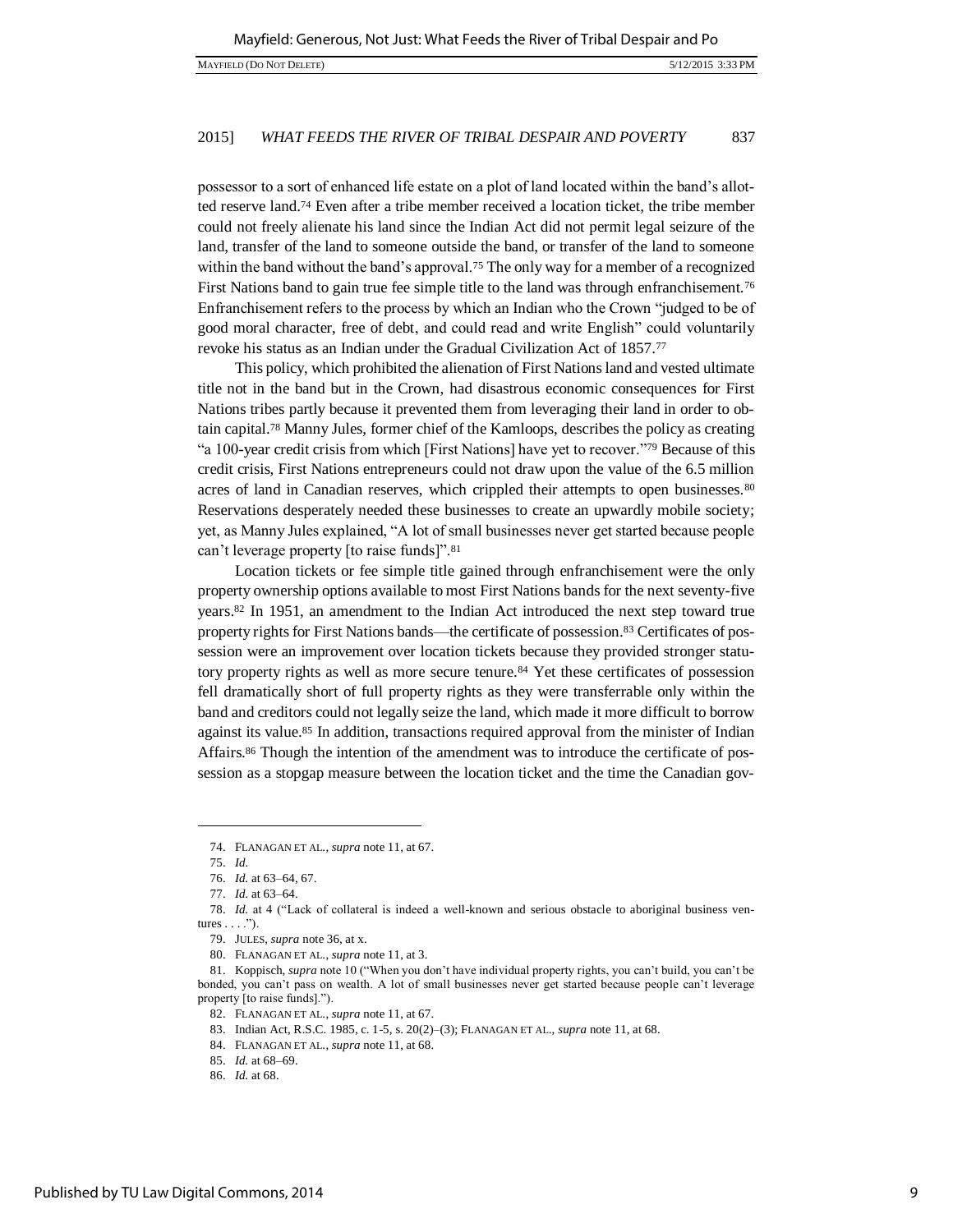ernment granted full fee simple title to members of First Nations tribes, the Canadian government never granted fee simple title to all First Nations, and the certificate of possession remains in use today.<sup>87</sup>

*B. White Paper of 1969* 

In 1969, the Canadian government released a policy statement proposing a new solution to the continuing difficulties experienced by First Nations.88 This policy paper entitled "Statement of the Government of Canada on Indian Policy" was known as the White Paper of 1969 ("White Paper").<sup>89</sup> Though the stated intent of the paper was to create policies that would "lead to the full, free and nondiscriminatory participation of the Indian people in Canadian society,"90 the First Nations community intensely criticized the proposals.<sup>91</sup>

The White Paper recognized the challenges that members of First Nations faced in housing, employment, and education, and it placed the blame for this poor state of affairs squarely on the separate legal status the Canadian government imposed on Indians.<sup>92</sup> In the White Paper, the Canadian government announced its intention to break with the persistent patterns of piecemeal reform and welfare initiatives that the drafters of the paper felt would ultimately prove to be insufficient.93 Instead, the Canadian government would initiate whole scale legislative reform focused on equalizing the legal status of Indian and non-Indian citizens.<sup>94</sup> This new policy would create "[t]rue equality," by ensuring "that the Indian people have the right to full and equal participation in the cultural, social, economic and political life of Canada."95 To advance this end, the report laid out six propositions that would provide guidance to the Canadian government in its future dealings with First Nations.96 It also enumerated four concrete steps that the Canadian government was prepared to take to implement these policies.<sup>97</sup>

l

94. *Id.*

<sup>87.</sup> *Id.* at 68–69.

<sup>88.</sup> Univ. B.C., *The White Paper 1969*, INDIGENOUS FOUNDATIONS (2009), http://indigenousfoundations.arts.ubc.ca/home/government-policy/the-white-paper-1969.html.

<sup>89.</sup> JEAN CHRÉTIEN, MINISTRY OF INDIAN AFFAIRS AND NORTHERN DEVELOPMENT, STATEMENT OF THE GOVERNMENT OF CANADA ON INDIAN POLICY (1969), *available at* http://www.aadncaandc.gc.ca/eng/1100100010189/1100100010191. The term "white paper" generally refers to an official report which illuminates government policy on an issue. Library of Parliament, *White Papers*, PARLIAMENT OF CANADA (last updated Dec. 6, 2009), http://www.parl.gc.ca/parlinfo/pages/WhitePapers.aspx.

<sup>90.</sup> CHRÉTIEN, *supra* note 89, at 3.

<sup>91</sup>*. See* Indian Chiefs of Alberta, *Citizen Plus*, 1 ABORIGINAL POL'Y STUD. 188, 188 (2011), *available at*  http://ejournals.library.uAlberta.ca/index.php/aps/article/view/11690/8926.

<sup>92.</sup> CHRÉTIEN, *supra* note 89, at 2, 4.

<sup>93.</sup> *Id.* at 6.

<sup>95.</sup> *Id.* at 7.

<sup>96.</sup> *Id.* These six principles are:

<sup>(1)</sup> that the legislative and constitutional bases of discrimination be removed; (2) that there be positive recognition by everyone of the unique contribution of Indian culture to Canadian life; (3) that services come through the same channels and from the same government agencies for all Canadians; (4) that those who are furthest behind be helped most; and (5) that lawful obligations be recognized; (6) that control of Indian lands be transferred to the Indian people. *Id.* 

<sup>97.</sup> *Id.* at 7–8; These four steps are:

<sup>(1)</sup> Propose to Parliament that the Indian Act be repealed and take such legislative steps as may be necessary to enable Indians to control Indian lands and to acquire title to them; (2) Propose to the governments of the provinces that they take over the same responsibility for Indians that they have for other citizens in their provinces. The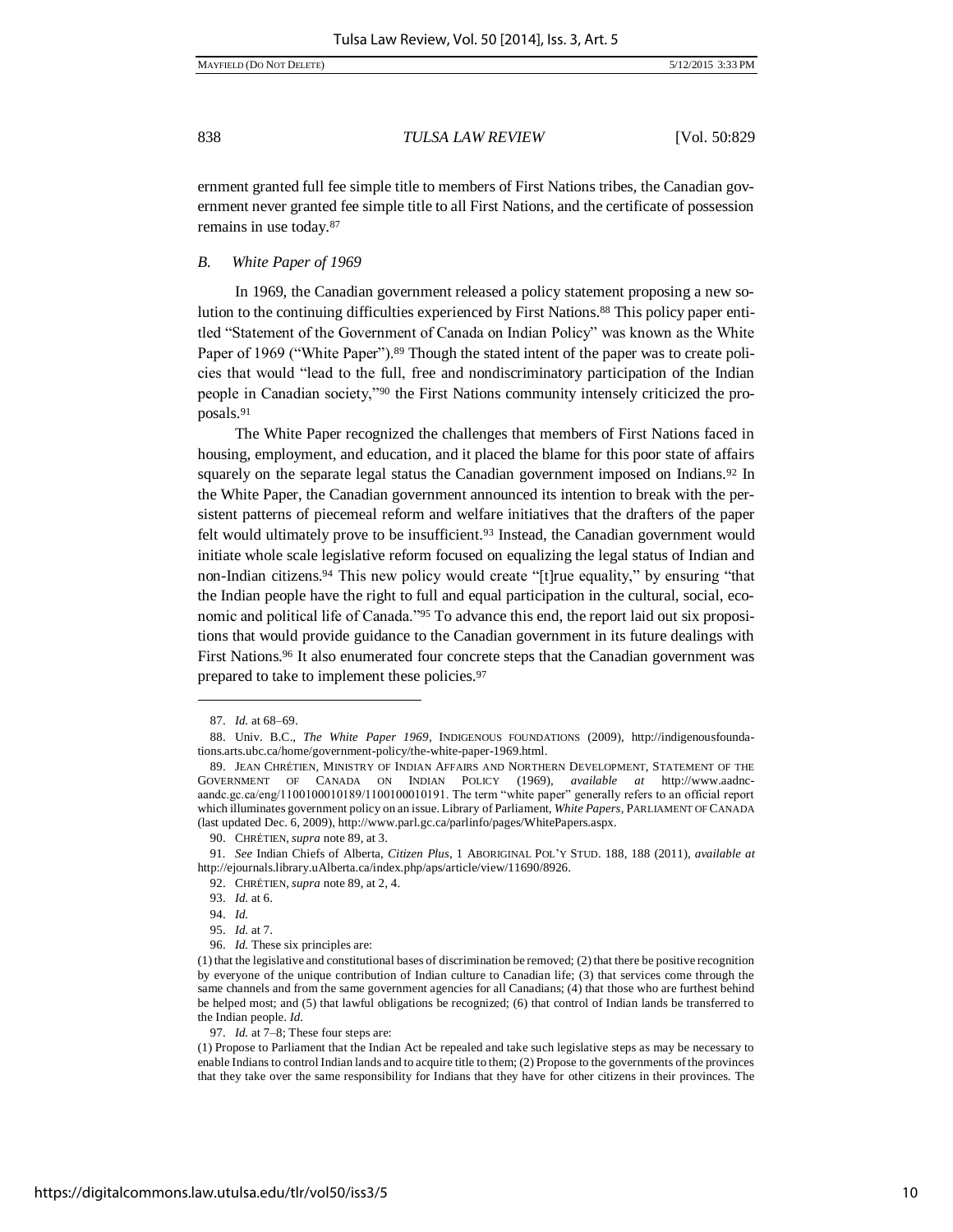The sixth principle set out in the White Paper was "that control of Indian lands be transferred to the Indian people."98 The concrete steps the White Paper proposed as a way to bring this principle to fruition were that Parliament should repeal the Indian Act and "take such legislative steps as may be necessary to enable Indians to control Indian lands and to acquire title to them."99 The drafter of the White Paper saw the trust system as the chief evil affecting reserve lands.<sup>100</sup> The "delays . . . frustrations and . . . obstructions" that mired an individual initiative would continue as long as the government of Canada had final say over the management and alienation of Indian lands and as long as each decision required ministerial approval.<sup>101</sup>

Even though the express purposes of the White Paper, such as creating an "environment of legal, social and economic equality," were laudable, the White Paper drew harsh criticism from the First Nations community.102 One especially critical refutation was "Citizens Plus," a direct response to the White Paper by a group known as the Indian Chiefs of Alberta ("Chiefs").103 Though the paper took rhetorical aim at nearly all aspects of the White Paper, the criticism of the plan to increase Indian control over reserve land was especially harsh.104 In the opening paragraph of the preamble, the Chiefs voiced a premonition that if the government followed through with its plan to increase Indian control over reserve land, it would not be long before "our people would be left with no land" and "the future generation would be condemned to the despair and ugly spectre of urban poverty in ghettos."<sup>105</sup>

The two stated reasons for the Chiefs' opposition to proposition six were the potential loss of the land and the introduction of taxation; yet, their opposition, on the whole, seemed compelled by a reflexive mistrust of completely private control of resources.<sup>106</sup> The Chiefs advocated viewing reserve lands as strictly *tribal* land and not as *Indian* land, for the Crown did not reserve the land for individual Indians and the Chiefs were "opposed to any system of allotment that would give individuals ownership with rights to sell."<sup>107</sup> The purpose of the land was exclusively for the "common use and benefit of the tribe."<sup>108</sup>

The trust system—which gave First Nations tribes the rights to use and benefit from

 $\overline{a}$ 

105. *Id.*

take-over would be accompanied by the transfer to the provinces of federal funds normally provided for Indian programs, augmented as may be necessary; (3) Make substantial funds available for Indian economic development as an interim measure; and (4) Wind up that part of the Department of Indian Affairs and Northern Development which deals with Indian Affairs. The residual responsibilities of the Federal Government for programs in the field of Indian affairs would be transferred to other appropriate federal departments. *Id.*

<sup>98.</sup> *Id.* at 7.

<sup>99.</sup> *Id.*

<sup>100.</sup> *Id.* at 21–22.

<sup>101.</sup> *Id.*

<sup>102.</sup> *Id.* at 2; see also HAROLD CARDINAL, THE UNJUST SOCIETY (1999).

<sup>103.</sup> Indian Chiefs of Alberta, *supra* note 91, at 188. "Citizens Plus" was popularly referred to as the "Red Paper"—a playoff of the government policy report's designation as the "White Paper." Univ. B.C., *supra* note 88.

<sup>104.</sup> Indian Chiefs of Alberta, *supra* note 91, at 189.

<sup>106.</sup> *Id.* at 189–90; *see also id.* at 197 ("The second error that the Government commits is making the assumption that Indians can have control of the land only if they take ownership in the way that ordinary property is owned.").

<sup>107.</sup> *Id.* at 198.

<sup>108.</sup> *Id.*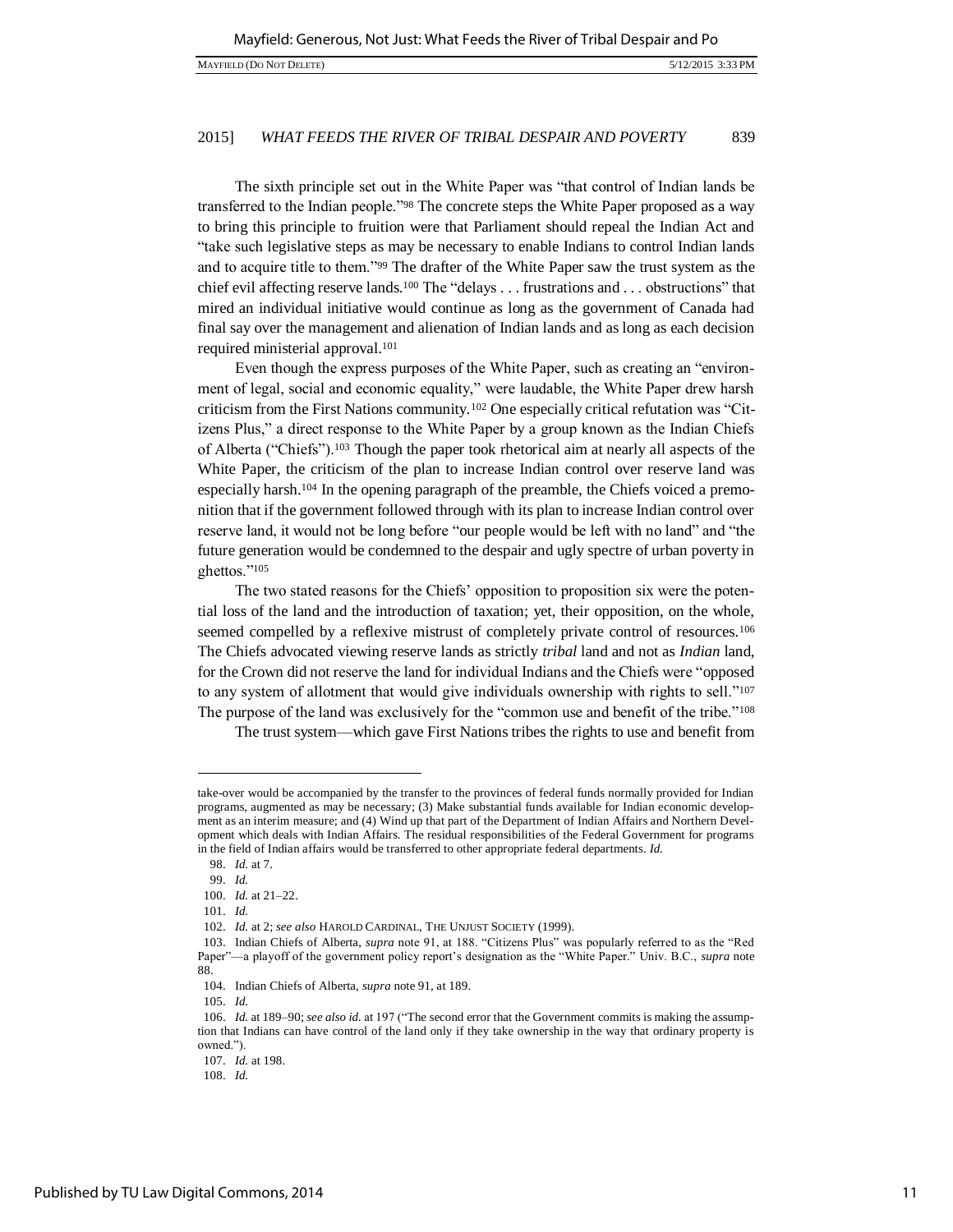the land but allowed the Crown to hold ultimate title to it—was an important tool of enforcement in preventing alienation of tribal land regardless of the wishes of the person living on or using the land.109 The perceived problems that existed with the trust system were small compared to the prospect that the new Indian owners would rush to alienate their land and "within a generation or shortly after the proposed Indian Lands Act expire[d] [First Nations] would be left with no land."110 The Indian chiefs of Alberta willingly declared, "We have no king but Caesar"<sup>111</sup> as they stated "[Indian lands] must be held *forever* in trust of the Crown."<sup>112</sup>

#### *C. First Nations Land Management Act*

Still dissatisfied with the detrimental effect of the land management scheme contained in the Indian Act, a group of chiefs proposed a new system under which First Nations would draft, implement, and enforce their own land management codes.<sup>113</sup> Thirteen tribes signed onto the Framework Agreement on First Nations Land Management ("Framework Agreement"), which laid out the terms of the agreement through which tribes could escape the land management portion of the Indian Act.114 Four years later, in 1999, the legislature enacted the Framework Agreement through the First Nations Land Management Act ("FNLMA") with fourteen tribes enrolled as original signatories.<sup>115</sup>

To opt into the FNLMA, a First Nations band would draft a land code which complied with certain elements laid out in the FNLMA.116 Next, the individual tribe and the Minister of Indian Affairs and Northern Development would have entered into an "individual agreement" addressing the "transfer of administration" from the government to the tribe.117 Finally, a majority of tribe members living on and off reserve who participate in a vote on the measures must approve them.118 Once enacted, these land codes give to First Nations tribes the right to "exercise the powers, rights and privileges of an owner in relation to [First Nations] land."119 The powers granted to the tribe include the power to grant licenses for the use of the land, the power to control the natural resources present on the land, and the power to "receive and use all moneys" acquired under the land code.<sup>120</sup> While

<sup>109.</sup> *Id.* at 197–98.

<sup>110.</sup> *Id.* at 189.

<sup>111</sup>*. John* 19:15 ("Pilate saith unto them, Shall I crucify your King? The chief priests answered, We have no king but Caesar.").

<sup>112</sup>*.* Indian Chiefs of Alberta, *supra* note 91, at 198 (emphasis added). The full quote reads: "It must be held forever in trust of the Crown because, as we say, 'The true owners of the land are not yet born.'" *Id.*

<sup>113.</sup> FLANAGAN ET AL., *supra* note 11, at 108 (explaining that this group was led by Chief Robert Louie of the West-bank First Nation, Chief Austin Bear of the Muskoday First Nation, and Chief Strater Crowfoot of the Siksika First Nation.).

<sup>114.</sup> FRAMEWORK AGREEMENT ON FIRST NATIONS LAND MANAGEMENT (1996), *available at* http://www.labrc.com/FA.html; Framework Agreement on First Nations Land Management, FIRST NATIONS LAND MANAGEMENT RESOURCE CENTRE INC., http://www.labrc.com/FA.html (last visited Dec. 30, 2013).

<sup>115.</sup> First Nations Land Management Act S.C. 1999, c. 24 (1999) (last amended Dec. 14, 2012), *available at* http://laws-lois.justice.gc.ca/eng/acts/F-11.8; FLANAGAN ET AL., *supra* note 11, at 108-09; FIRST NATIONS LAND MANAGEMENT RESOURCE CENTRE INC., *supra* note 114.

<sup>116.</sup> S.C. 1999, c. 24, *supra* note 115, at s. 6(1). These elements include such things as general rules for the "use and occupancy of First Nation land" and a specific forum for dispute resolution. *Id.* at s.  $6(1)(b) \& (i)$ .

<sup>117.</sup> *Id.* at s. 6(3)(a).

<sup>118.</sup> *Id.* at s. 10(1)–(2); *Id.* at s. 12(1)–(2); *Id.* at s. 10(2).

<sup>119.</sup> *Id.* at s. 18(1)(a).

<sup>120.</sup> *Id.* at s. 18(1)(b)–(d).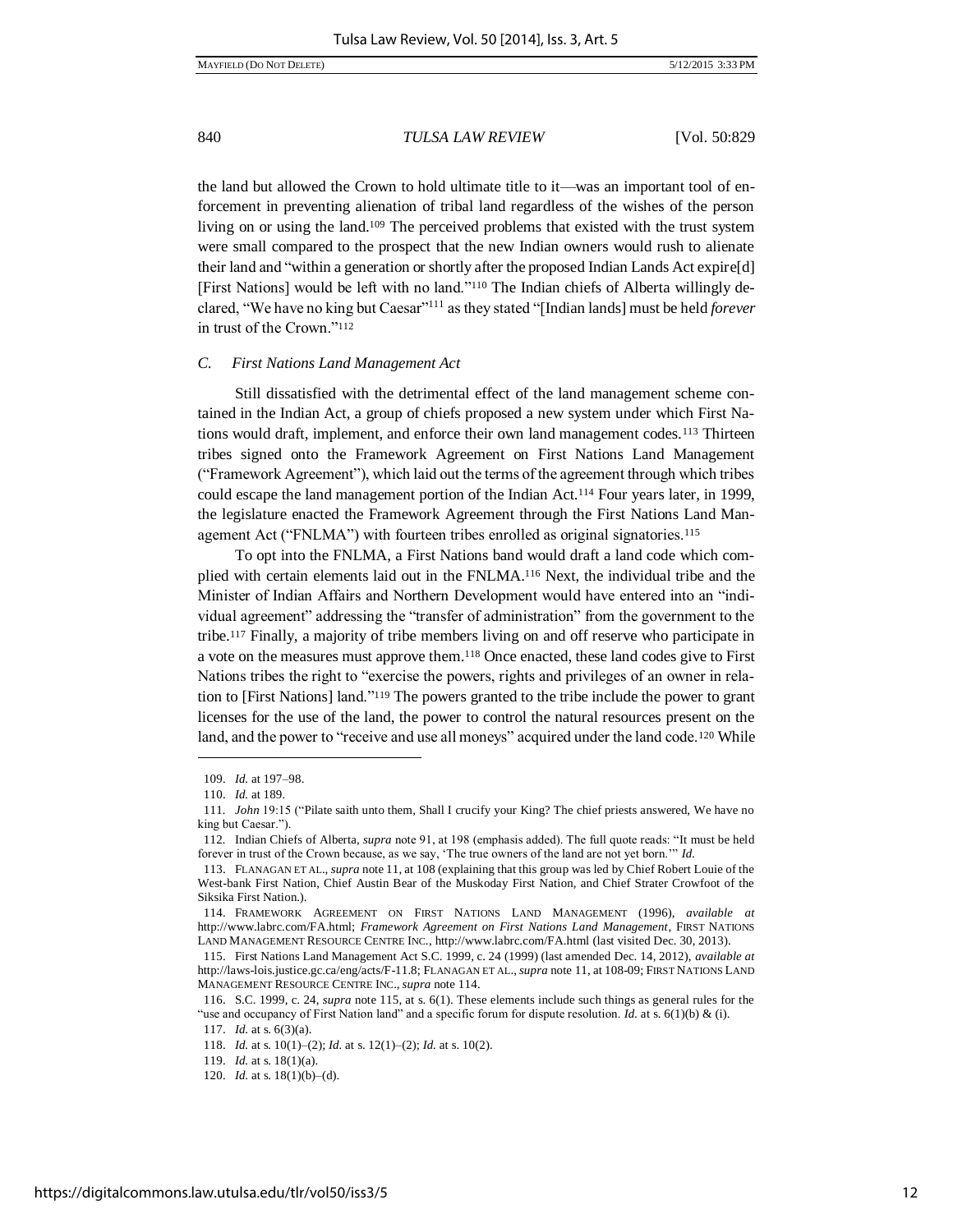it grants to First Nations important land control powers, the FNLMA does not affect the underlying title to the land and does not allow tribe members to sell, exchange, convey, or transfer land outside of the band.<sup>121</sup>

The signature element of the FNLMA incorporates the voluntary nature of the process.122 From the Royal Proclamation of 1763 onward, a federal sovereign meted out laws and regulations to otherwise unwilling First Nations.123 The FNLMA turned this trend on its head by including in the legislation only tribes with the voluntary consent of the tribe members and by creating a system through which the tribes themselves created and controlled the new land management system.<sup>124</sup> As of early 2013, thirty-five of the over six hundred First Nations communities in Canada operated under their own land codes, and thirty First Nations were in the process of implementing their own land codes.125 Sixty additional First Nations have expressed interest in opting into the FNLMA.126 Several First Nations that have implemented their own land codes have already experienced significant benefits after emerging from under the land control portions of the Indian Act.<sup>127</sup>

One such success story is that of the Mississaugas of Scugog Island.128 Though they are a small band, the land code they created, which went into effect in 2000, is a model for First Nations land code development.<sup>129</sup> The defining feature of the land code is the formalization of customary land rights through a registry requirement.130 These interests, once registered, entitle the holder to the "exclusive use and occupancy" of the land at issue and, perhaps most significantly, protect the holder from the expropriation of the land by the tribe.<sup>131</sup>

The freedoms created under the FNLMA have had concrete economic benefits for the Mississaugas and have laid the groundwork for future economic development.<sup>132</sup> Transaction costs have significantly decreased because the time it takes to complete a land transaction has decreased from up to two years under the Indian Act to, in some cases, a

<sup>121.</sup> *Id.* at s. 26(1); FRAMEWORK AGREEMENT ON FIRST NATIONS LAND MANAGEMENT, *supra* note 113, at s. 13.3.

<sup>122.</sup> FLANAGAN ET AL., *supra* note 11, at 148; *see also id.* at 21.

<sup>123.</sup> *Id.* at 58 ("Above all, [the Royal Proclamation of 1763] was a unilateral document, issued by King George III after being drawn up by his advisors. There was no attempt at negotiation or even consultation with the natives of North America regarding the property rights which the Proclamation attributed to them."); *see also id.* at 45. 124. S.C. 1999, c. 24, *supra* note 115, at s. 12(2); *Id.* at s. 6(1); *see* MINISTRY OF INDIAN AFFAIRS AND NORTHERN DEVELOPMENT, EXPERIENCES IN FIRST NATIONS, INUIT AND NORTHERN COMMUNITIES COMPREHENSIVE COMMUNITY PLANNING 96 (2004), *available at* http://publications.gc.ca/collections/Collec-

tion/R2-262-2003E.pdf [hereinafter MINISTRY OF INDIAN AFFAIRS] ("One of the first things we did was for our Chief to consult our Elders. Together, they considered 'What does land management involve and what will it mean for our First Nation?") (internal quotation mark omitted).

<sup>125</sup>*. First Nations Land Management Act*, ABORIGINAL AFFAIRS AND NORTHERN DEVELOPMENT CANADA (June 19, 2013), http://www.aadnc-aandc.gc.ca/eng/1317228777116/1317228814521 [hereinafter ABORIGINAL AFFAIRS]; *First Nations People of Canada*, ABORIGINAL AFFAIRS AND NORTHERN DEVELOPMENT CANADA (Apr. 18, 2011), http://www.aadnc-aandc.gc.ca/eng/1303134042666/1303134337338.

<sup>126.</sup> ABORIGINAL AFFAIRS, *supra* note 125.

<sup>127.</sup> FLANAGAN ET AL., *supra* note 11, at 110–17.

<sup>128.</sup> MINISTRY OF INDIAN AFFAIRS, *supra* note 124, at 90–94.

<sup>129.</sup> FLANAGAN ET AL., *supra* note 11, at 110.

<sup>130.</sup> Scugog Island First Nation Land Management Code, *supra* note 35, at s. 15.1.

<sup>131.</sup> *Id.* at s. 16.3, 29.1. The land code also formalizes the procedure for dispute resolution and removes the federal government from the process of land transactions in favor of local tribal control. *Id.* at s. 26; FLANAGAN, *supra* note 11, at 111–12.

<sup>132.</sup> MINISTRY OF INDIAN AFFAIRS, *supra* note 124, at 92, 94.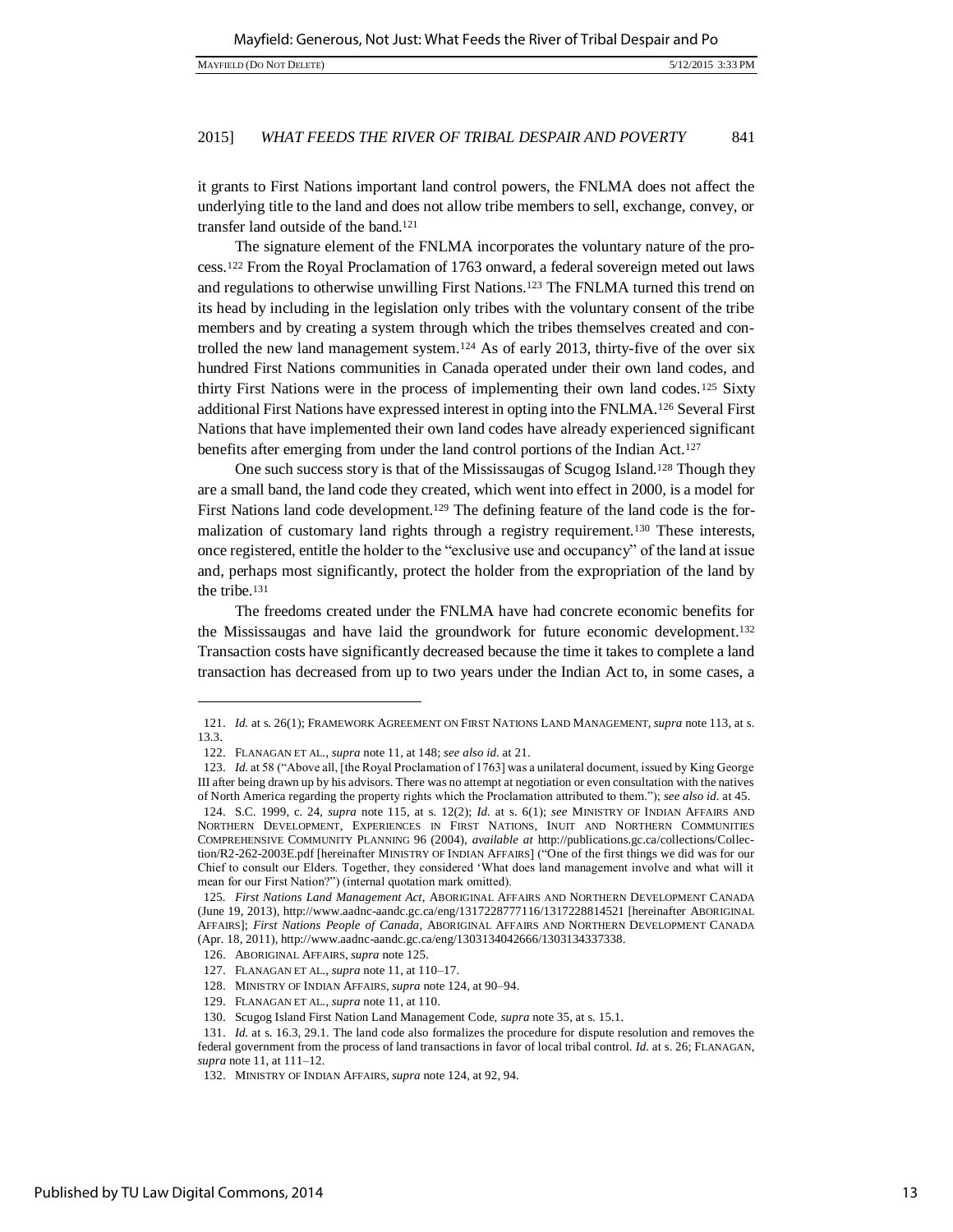matter of hours under the control of the tribe.133 Because the Mississaugas administer their own land code, creditors view them as a more "stable potential partner," which has opened up capital for business development.134 The capital the Mississaugas have secured has enabled them to create the Great Blue Heron Charitable Casino, which has not only secured full employment for the tribe but also employs around 900 workers from the surrounding areas and other First Nations.<sup>135</sup>

Yet these economic benefits are secondary to the Mississaugas' final goals—tribal sustainability and self-government.<sup>136</sup> While controlling the destiny of their land through local governance is merely the first step towards complete self-government, local land management serves as a valuable example of the ability of small tribal units to govern themselves effectively without federal interference.<sup>137</sup> Due to local business development and the promise of future development stemming from the ability of the tribe to secure capital, the community can now incentivize young people to stay and members who had left the community to return.<sup>138</sup>

Despite the benefits and opportunities the FNLMA has created for First Nations, several serious problems remain that demonstrate the need for continued reform in the areas of land management and land rights.139 The most pressing problem affecting the success of tribal land management under the FNLMA is the expected proliferation of divergent land codes.140 Though the decrease in transaction costs has made development on reserve land more attractive to businesses, the varied nature of the rights and procedures laid out in the land codes themselves cause undue confusion and complication for any company seeking to do business with more than one tribe.141 The absence of a model land code has exacerbated this problem.142 Also, a general lack of resources has increased the cost of developing land codes and training staff members, as well as generally increasing the amount of time needed to complete the process.<sup>143</sup>

## IV. THE HISTORY OF PROPERTY RIGHTS AMONGST THE INDIGENOUS PEOPLE OF THE UNITED STATES

#### *A. The Lake Mohonk Conference of Friends of the Indians*

In 1883, a group of prestigious religious, legal, military, and political leaders began gathering on the grounds of the Lake Mohonk Mountain House in New York to discuss the plight of Indians in the United States and decide upon a single course of action to

l

<sup>133.</sup> FLANAGAN ET AL., *supra* note 11, at 113.

<sup>134.</sup> MINISTRY OF INDIAN AFFAIRS, *supra* note 124, at 92.

<sup>135.</sup> *Id.*

<sup>136.</sup> MINISTRY OF INDIAN AFFAIRS, *supra* note 124, at 94.

<sup>137.</sup> FLANAGAN, *supra* note 11, at 111; MINISTRY OF INDIAN AFFAIRS, *supra* note 124, at 94.

<sup>138.</sup> MINISTRY OF INDIAN AFFAIRS, *supra* note 124, at 92, 94.

<sup>139.</sup> FLANAGAN ET AL., *supra* note 11, at 118–19.

<sup>140.</sup> *Id.*

<sup>141.</sup> *Id.* ("Taken to the extreme, this could lead to 630 different First Nation land codes in Canada, each with uniquely defined property rights . . . .").

<sup>142.</sup> *Id.*

<sup>143.</sup> *Id.* at 109, 118-19. The average time needed in order to complete the process of implementing a land code under the FNLMA is 1,068 days. *Id.* at 109.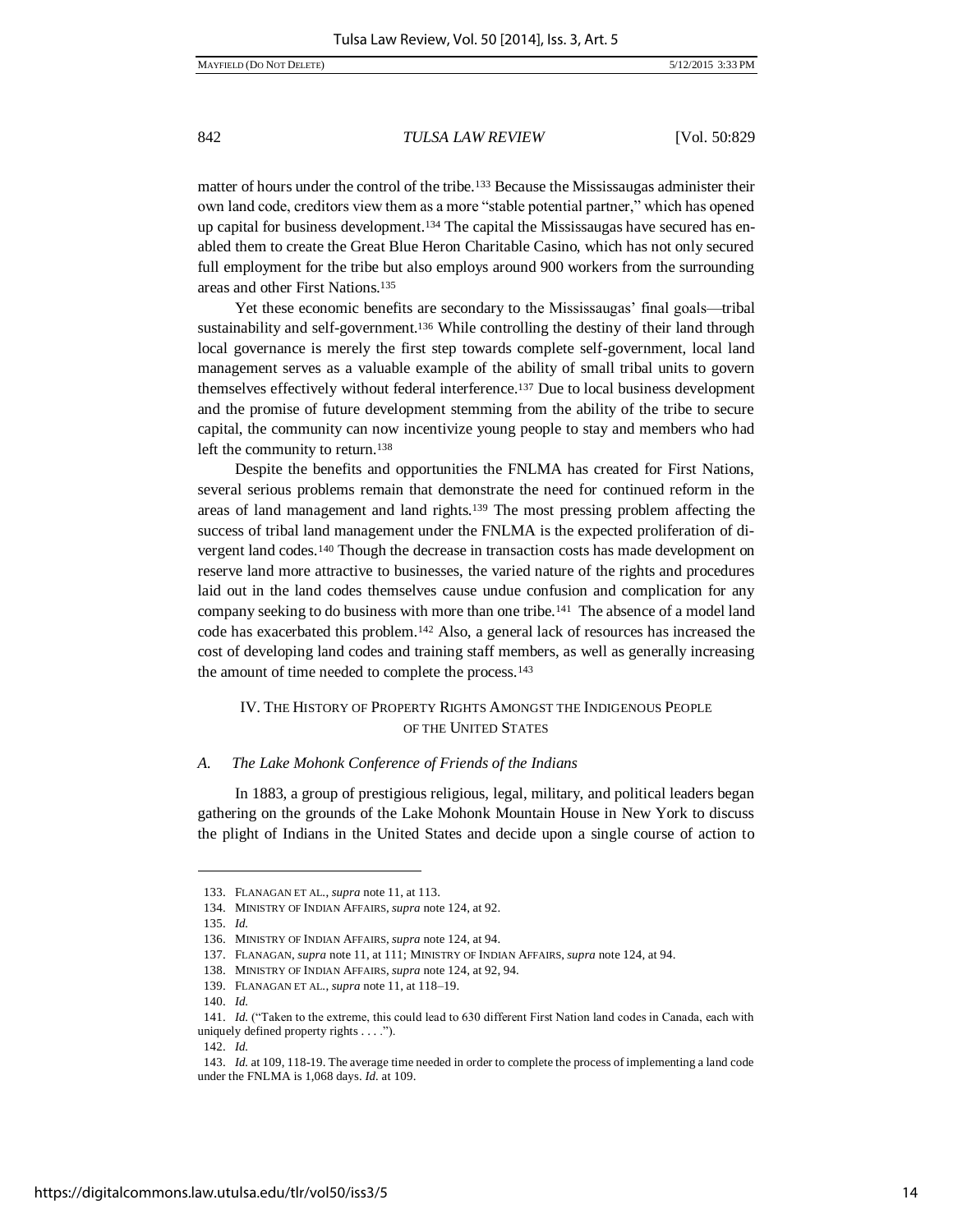relieve their suffering.144 Attendants included former Supreme Court Justice William Strong, author of the majority opinion in *Strauder v. West Virginia* prohibiting the exclusion of blacks from juries;<sup>145</sup> General Clinton B. Fisk, founder of the "Fisk University for the education of colored youth;"146 and James E. Rhoades, president of the first college to grant doctoral degrees to women.147 This committee—the Lake Mohonk Conference of Friends of the Indians ("Conference")—had a monumental effect on the future of tribes in the United States through its intellectual progeny—the General Allotment Act of 1887 or, as it is commonly known, the Dawes Act ("Act").<sup>148</sup>

Albert K. Smiley—a member of the board of Indian Commissioners and one of the founders of the Conference—enunciated the primary goal of the Conference.149 Unwittingly echoing the sentiments of the citizens of Babel who cried "[g]o to, let us build us a city and a tower," Mr. Smiley stated, "[m]y aim has been to unite the best minds interested in Indian affairs, so that all should act together and be in harmony, and so that the prominent persons connected with Indian affairs should act as one body and create a public sentiment in favor of the Indians."<sup>150</sup> For three days the members of the Conference, acting as a primitive think tank, met to air their grievances about the present state of Indian affairs, propose policy changes, and discuss their experiences as they attempted to rally political support for those proposed policies.<sup>151</sup> Although over 130 years have passed since the first Conference convened, a review of the proceedings revealed that members of the Conference were concerned by many of the same indignities and wrongs cited by modern Native American (and First Nations) advocates.<sup>152</sup>

During the Conference of 1885, C.C. Painter, a pastor and professor of theology at Fisk University, deftly explained the institutional barriers to progress.153 Painter stated unequivocally that "the difficulties do not lie with [the Indians], but in Washington."154 The Federal government had broken the treaties it had created with the tribes.155 It had not respected the rule of law in its dealings with Indians.156 The interests of white men with money or connections in Washington had continuously and effectively frustrated any attempt at legislative reform.<sup>157</sup>

<sup>144.</sup> LAKE MOHONK CONFERENCE OF FRIENDS OF THE INDIANS, PROCEEDINGS OF THE THIRD ANNUAL MEETING OF THE LAKE MOHONK CONFERENCE OF FRIENDS OF THE INDIANS (1885) [hereinafter LAKE MOHONK]; FLANAGAN ET AL., *supra* note 11, at 43.

<sup>145.</sup> Strauder v. West Virginia, 100 U.S. 303 (1880); LAKE MOHONK, *supra* note 144, at 5.

<sup>146.</sup> LAKE MOHONK,*supra* note 144, at 1; *Obituary Clinton Bowen Fisk*, N.Y. TIMES, July 10, 1890, *available at* http://query.nytimes.com/gst/abstract.html?res=940DEEDE133BE533A25753C1A9619C94619ED7CF.

<sup>147.</sup> LAKE MOHONK, *supra* note 144, at 5; *James E. Rhoads, first president of Bryn Mawr College (1884- 1894)*, BRYN MAWR COLLEGE, http://www.brynmawr.edu/Library/exhibits/inauguration/rhoads.html.

<sup>148.</sup> Dawes Act, *supra* note 63; *see* LAKE MOHONK, *supra* note 144, at 1, 27–28.

<sup>149.</sup> LAKE MOHONK, *supra* note 144, at 1.

<sup>150</sup>*. Genesis* 11:3-4 ("And they said one to another, Go to, let us make brick, and burn them thoroughly. And they had brick for stone, and slime had they for morter. And they said, Go to, let us build us a city and a tower, whose top may reach unto heaven; and let us make us a name, lest we be scattered abroad upon the face of the whole earth."); LAKE MOHONK, *supra* note 144, at 1.

<sup>151.</sup> LAKE MOHONK, *supra* note 144, at 1; *see also id.* at 5–6, 11-14, 27–28.

<sup>152.</sup> These issues range from treaty rights and land rights to alcoholism and welfare. *See id.* at 14–16, 29–32.

<sup>153.</sup> *Id.* at 11–14.

<sup>154.</sup> *Id.* at 11.

<sup>155.</sup> *Id.*

<sup>156.</sup> *Id.*

<sup>157.</sup> *Id.* at 12.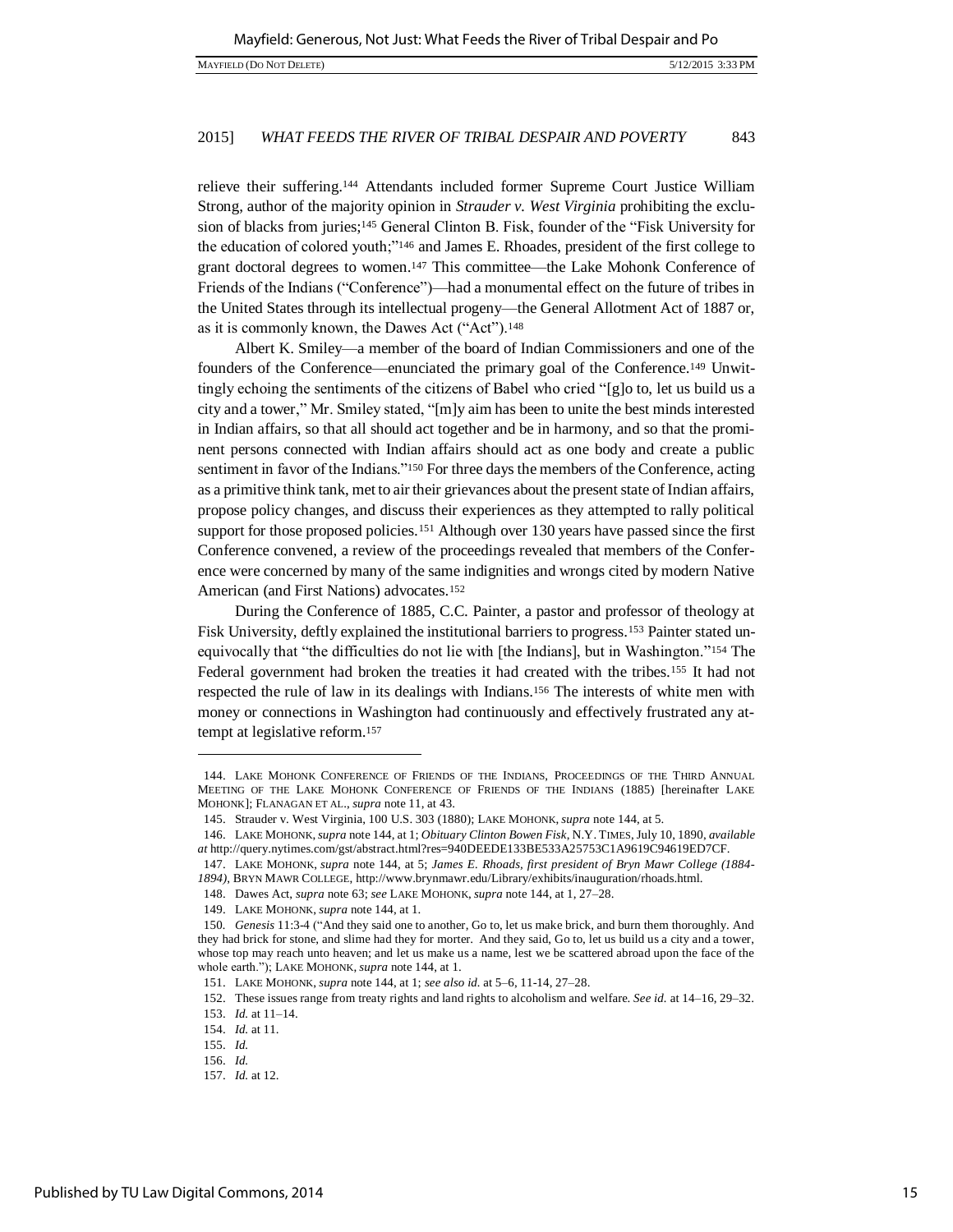If, perchance, a Congressman were to take an interest in a bill promoting reform, it would be next to impossible to get the bill passed—or even voted on—owing to the procedural rules then in place.158 Even if the direct emissary of the federal government to the Indian tribes—the Indian Agent—were an honest man who sincerely wanted good for the Indians under his charge, he would have "[found] himself tied hand and foot" by regulations and politics.159 Painter observed that the situation was such that "if [the Indian Agent] succeeds, it will be by a wonderful Providence."<sup>160</sup> In Painter's view, the prevailing federal policy left members of the Indian tribes with "no opportunity as a man, and no protection as a citizen."<sup>161</sup>

Painter, in his exposition, decried the inefficiency, abuse, and error that were the results of the federal government's continued refusal to apply the Whig principles of local government, rule of law, and private property rights to its dealings with the tribes.162 Yet, the direct application of those principles did not meet with universal approval amongst the members of the Conference.<sup>163</sup> Mr. Smiley's response—that the current system was not optimal but it was the only viable option—was based on a series of assumptions grounded in the Tory ideal of justice and stability through strong central leadership.164 As Dr. Rhoades explained, while the Conference would address "positive mistake[s]" made by the federal government, it was the intent of the Conference to "do all in its power to strengthen the hands of the President, the Secretary of the Interior, the Commissioner of Indian Affairs, and other officers engaged in Indian management" and "pass by what may sometimes seem to us unwise, and give them our hearty support."<sup>165</sup>

#### *B. The Dawes Act*

While the Conference failed to effectively address concerns about federal inefficiency and the absence of the rule of law in dealings with Indian tribes, the Conference generated one proposal for the redistribution of reserve land based on an increase in centralized government involvement in tribal affairs that permanently changed the course of Indian affairs.166 Following the Conference of 1884, three members of the Conference took part in a committee that met with President Cleveland and discussed the future of federal Indian policy and administration, including "the importance of defending the rights of the Indians to their lands."167 According to the Conference, to achieve this objective the Indians must first "hold their lands in severalty."168 There must then be a twenty-five year buffer period during which time the tribe member could not alienate or encumber the

 $\overline{a}$ 

165. *Id.* at 27.

<sup>158.</sup> *Id.*

<sup>159.</sup> *Id.* at 11–12.

<sup>160.</sup> *Id.* at 11.

<sup>161.</sup> *Id.*

<sup>162.</sup> *Id.* at 11–14. *see* FLANAGAN ET AL., *supra* note 11, at 30.

<sup>163.</sup> LAKE MOHONK, *supra* note 144, at 16, 29, 36.

<sup>164.</sup> *Id.* at 16. Mr. Smiley asserted that appropriations and regulations needed to flow from Washington to the tribes. In order to achieve some semblance of efficiency in the process, the federal government needed to implement a large, if somewhat ponderous, structure of "regulations and rules, and a complicated system of bookkeeping" in order to manage those appropriations and regulations. *Id.*

<sup>166.</sup> *Id.* at 6.

<sup>167.</sup> *Id.* at 5–6.

<sup>168.</sup> *Id.* at 6.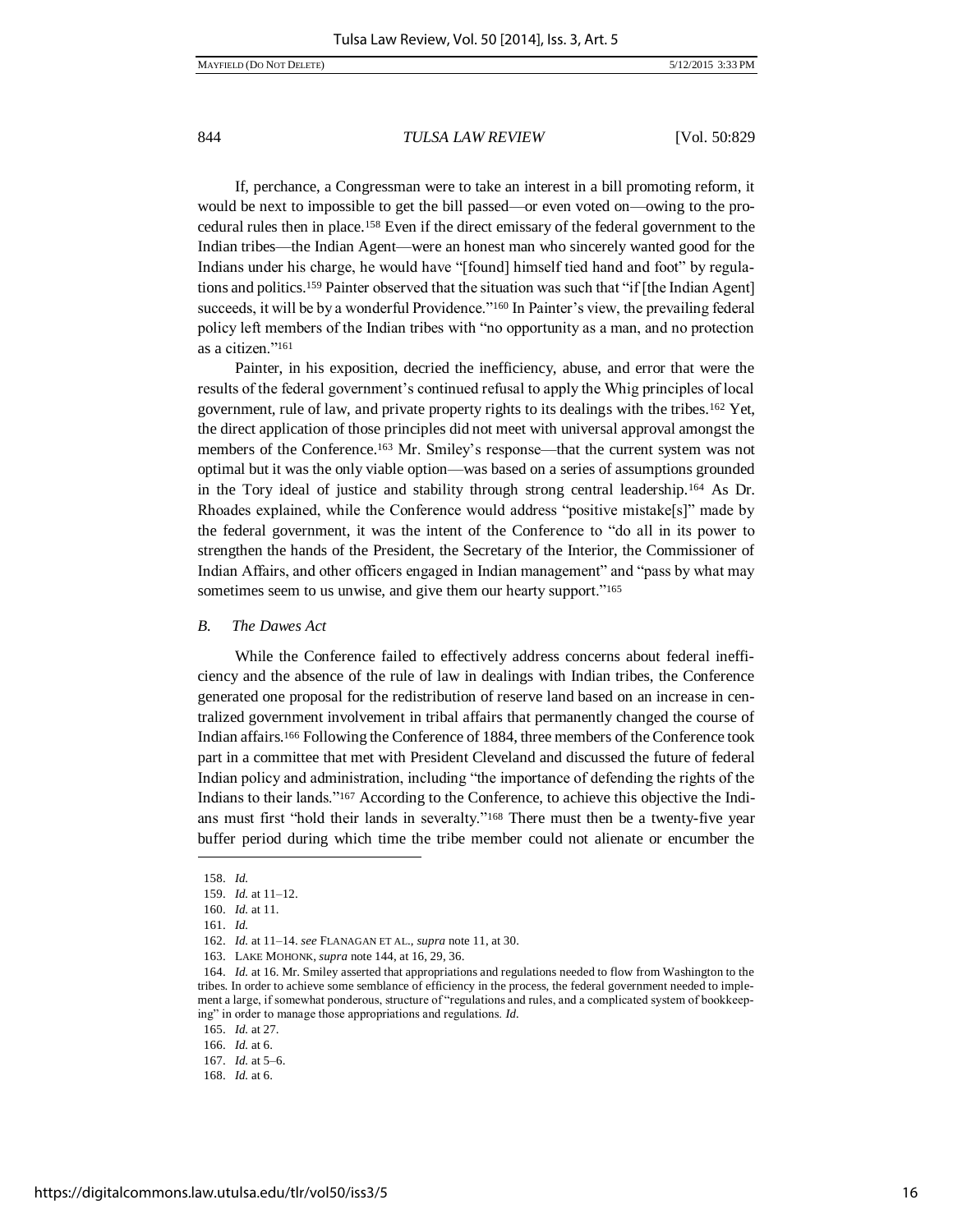land.<sup>169</sup> After each Indian claimed his own plot of land, "the rest of the reservations should be thrown open to public occupation," and the United States could buy the land and then use the money for the benefit of the Indians.<sup>170</sup>

These proposals made by the Conference to President Cleveland formed the basis of the General Allotment Act of 1887—a bill sponsored by Senator Henry L. Dawes who was a speaker at the 1885 Conference.<sup>171</sup> The government gave the individual tribe members designated as heads of their households one tract—one hundred sixty acres—of reserve land.<sup>172</sup> The federal government held these tracts "in trust for the sole use and benefit of the Indian to whom such allotment shall have been made" or to his heirs for twenty-five years.173 If the individual attempted to convey or encumber the land before the end of the trust period, "such [a] conveyance or contract [would] be absolutely null and void."<sup>174</sup>

Under the original language of the Act, after the government granted all members of the tribes a tract of land, or "sooner if in the opinion of the President it shall be for the best interests of said tribe," the Secretary of the Interior would negotiate with the tribes for the sale of all land not allotted to tribe members.<sup>175</sup> The government would then hold the proceeds of the sale in trust for the "sole use of the tribe or tribes Indians."176 The Conference advocated using the proceeds of the sale for the benefit of the tribes; however, they did not envision the beneficiaries directly controlling the expenditures presumably made for their benefit.<sup>177</sup> Instead, proceeds were "at all times subject to appropriation by Congress for the education and civilization of such tribe or tribes of Indians or the members thereof."<sup>178</sup>

The defining feature of the Act was the mandatory participation requirement.179 The Business Committee of the Conference of 1885 resolved that before implementation of the new land policy, the government should undertake "[e]very reasonable effort to get the consent of the Indian, but if the consent of a tribe cannot be obtained," the government should execute the new land policy without their consent.180 Members of the conference were "utterly opposed to any arrangement which would allow the Indians to huddle together, if they want to . . . holding their lands forever to the exclusion of civilizing influences."181 The Act not only adopted this attitude but went beyond it by declaring that it was the President's prerogative to unilaterally survey and allot reserve land.<sup>182</sup> Not only was no express consent on the part of the Indian tribes needed for allotment, but "if any one entitled to an allotment shall fail to make a selection [w]ithin four years" an agent

l

<sup>169.</sup> *Id.*

<sup>170.</sup> *Id.*

<sup>171.</sup> *Id.* at 34–45.

<sup>172.</sup> Dawes Act, *supra* note 63; FLANAGAN ET AL., *supra* note 11, at 44-45. The government also granted single persons and orphans under the age of eighteen years old a fraction of a tract of land. Dawes Act, 24 Stat. at 388.

<sup>173.</sup> Dawes Act, 24 Stat. at 388.

<sup>174.</sup> *Id.* at 389.

<sup>175.</sup> *Id.*

<sup>176.</sup> *Id.* at 390.

<sup>177.</sup> LAKE MOHONK, *supra* note 144, at 6.

<sup>178.</sup> Dawes Act, 24 Stat. at 390.

<sup>179.</sup> FLANAGAN ET AL., *supra* note 11, at 45.

<sup>180.</sup> LAKE MOHONK, *supra* note 144, at 28 (internal quotation mark omitted).

<sup>181.</sup> *Id.* 

<sup>182.</sup> Dawes Act, 24 Stat. at 388.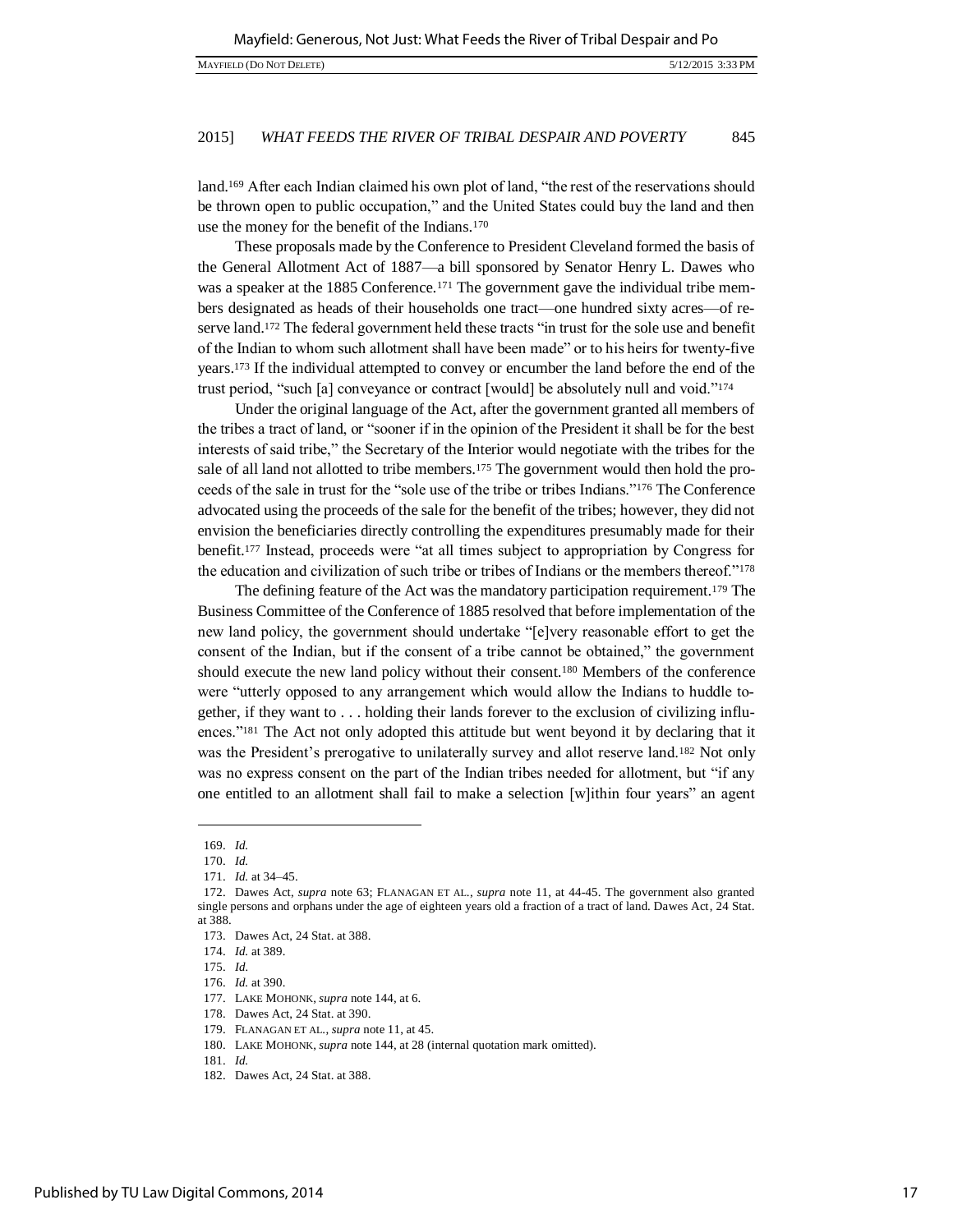MAYFIELD (DO NOT DELETE) 5/12/2015 3:33 PM

## 846 *TULSA LAW REVIEW* [Vol. 50:829

"appointed for that purpose" would "make a selection for such Indian."<sup>183</sup>

Though devised by a committee of otherwise capable and arguably sympathetic social reformers, allotment—as implemented through the General Allotment Act of 1887 and an amendment to the Act passed in 1891—proved to be a disaster for the Indian tribes.184 By 1933 the amount of land held by Indian tribes declined from over 136 million acres to less than 70 million.185 The imposition of a period of time during which owners could not alienate their land necessitated the subdivision of the land, created a multitude of heirs who each held only a nominal fractional share of the allotted land.186 The burden of reconciling all those shares prevented the effective utilization of the land, and the "checkerboard[]" of various types of land rights on reservations that faced potential developers also stunted future economic growth.<sup>187</sup>

Even the original goal of the Conference in championing allocation—the civilization of the Indians—was not realized under the Act.188 The expected substantial increase in Indian farming on discrete familial homesteads, which the Conference saw as a crucial step towards turning Indians into civilized agrarians, did not materialize.189 By 1900, non-Indians leased almost half of the allotted tracts.190 Increased compliance with the Act reversed the "substantial growth" of Indian farming that had sprung up based on customary land rights in the years before Congress passed the Act and in subsequent years before the government had widely allotted Indian land.191 Indians that had previously successfully farmed small lots to which they held customary title found it to their advantage not to increase their farming efforts, as was the intent of the Conference and the Act, but rather to lease the remaining land and derive an income as landlords since the government had granted them legal title to more land than they could use.192 The Act did not create a full realization of the goal of encouraging white settlement on the newly opened reserve land since the government retained nearly two-thirds of the surplus land.<sup>193</sup>

l

<sup>183.</sup> *Id.*

<sup>184.</sup> *See generally id.*; An Act to Amend and Further Extend the Benefits of the Act Approved February Eighth, Eighteen Hundred and Eighty-Seven, 26 Stat. 794 (1891), *available at* http://digital.library.okstate.edu/kappler/Vol1/ HTML\_files/SES0056.html. *See* FLANAGAN ET AL., *supra* note 11, at 42–49.

<sup>185.</sup> FLANAGAN ET AL., *supra* note 11, at 48–49.

<sup>186.</sup> *Id.* at 48.

<sup>187.</sup> *Id.* at 48–49.

<sup>188.</sup> LAKE MOHONK, *supra* note 144, at 48; *see* LEONARD A. CARLSON, INDIANS, BUREAUCRATS, AND THE LAND: THE DAWES ACT AND THE DECLINE OF INDIAN FARMING 79-113 (1981). For example, after allocation Indians on the Santee and Sisseton reservations experienced "increased poverty and a sharp decline in the amount of farming done by Indians" as well as "a decrease in school attendance, an increase in drunkenness, and an overall decline in group cooperation." CARLSON, *supra*, at 137.

<sup>189.</sup> CARLSON, *supra* note 188, at 133–62.

<sup>190.</sup> FLANAGAN ET AL., *supra* note 11, at 48.

<sup>191.</sup> *Id.* at 52.

<sup>192.</sup> *Id.* 

<sup>193.</sup> *Id.* at 48–49.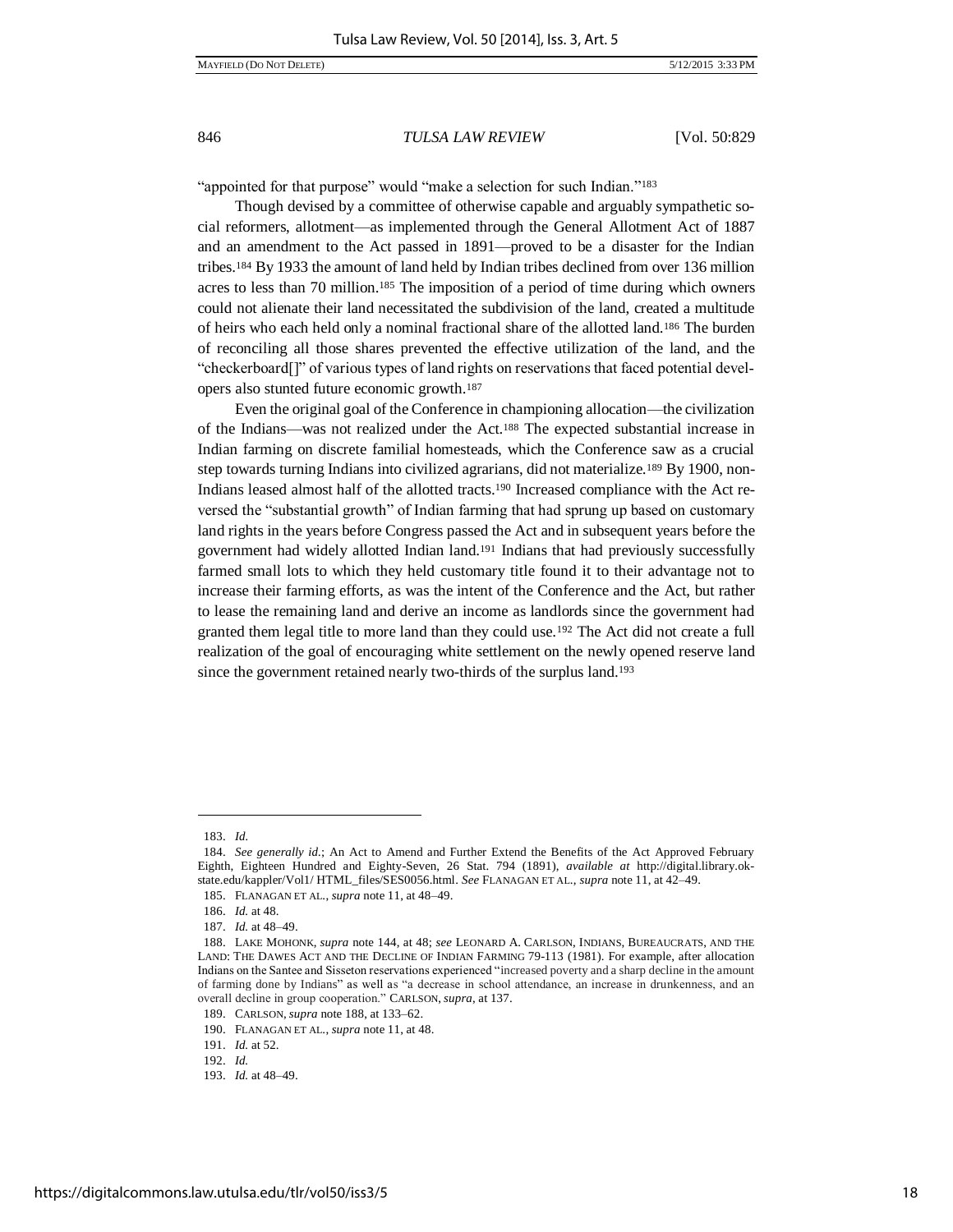# V. MODERN DEVELOPMENTS IN FIRST NATIONS PROPERTY RIGHTS: THE FIRST NATIONS PROPERTY OWNERSHIP INITIATIVE

#### *A. The Nisga'a Final Agreement*

For over one hundred years, the Nisga'a Nation fought for a treaty that would recognize and protect the rights they asserted to their lands.194 The Canadian parliament passed the Nisga'a Final Agreement ("NFA") in 2000, and the terms of that agreement directly inspired the birth of the FNPO.195 Under the NFA, the Canadian government granted the Nisga'a Nation the right to control its land free from federal interference and the right to extensive self-government.196 In sharp contrast to previous attempts at reform, which focused mainly on changing the character of the law within the framework of the Indian Act, the NFA released the Nisga'a Nation from the Indian Act.197 Instead of merely granting the Nisga'a more control over its designated reserve land, the government no longer legally considered Nisga'a land to be reserve land and granted fee simple title to the Nisga'a Nation.198 The NFA also moved the reversionary rights in the land from the government to the band, except in limited situations.<sup>199</sup>

From a historical perspective, the change in tone that accompanied the negotiation of the NFA was even more striking than the change in the land rights themselves.200 The government no longer adhered to the policy of strict paternalism and unilateral control imposed by a strong, central power which had previously defined governmental actions from the Royal Proclamation of 1763 to the laws which made it illegal for Indian bands to raise money to advance land claims during the first half of the twentieth century.201 Instead, all parties recognized that "reconciliation between the prior presence of Aboriginal peoples and the assertion of sovereignty by the Crown is best achieved through negotiation and agreement, rather than through litigation or conflict."202 Breaking with their traditional support of governmental policies which treated aboriginal people as "minors" and sought to order their affairs for them, the Courts recognized that "[w]here adequately resourced and professionally represented parties have sought to order their own affairs . . . the Court should strive to respect their handiwork."<sup>203</sup>

Empowered by the AFN to create a unique land policy and independently direct tribal affairs, the Nisga'a Nation went beyond tribally held fee simple title and instituted

<sup>194</sup>*. Fact Sheet: Nisga'a Treaty*, ABORIGINAL AFFAIRS AND NORTHERN DEVELOPMENT CANADA (Sept. 15, 2010), http://www.aadnc-aandc.gc.ca/eng/1100100016428/1100100016429.

<sup>195.</sup> First Nations Tax Comm'n, *An Interview with C.T. (Manny) Jules about FNPO*, FIRST NATIONS PROPERTY OWNERSHIP INITIATIVE, http://fnpo.ca/Interview.aspx (last visited Feb. 18, 2014); *Fact Sheet: Nisga'a Treaty*, *supra* note 194.

<sup>196.</sup> Nisga'a Final Agreement Act, S.C. 2000, c. 7.

<sup>197.</sup> Chief Mountain v. British Columbia (Attorney General), 2011 BCSC 1394 (Can.), para. 27. The Indian Act still applies to the Nisga'a in the area of determination of Indian status. *Id.*

<sup>198.</sup> *Id.*; Nisga'a Final Agreement Act, ch. 3, s. 3.

<sup>199.</sup> Nisga'a Final Agreement Act, ch. 3, s. 7.

<sup>200.</sup> *Chief Mountain*, 2011 BCSC 1394, para. 19–21. *See supra* Part III.A.

<sup>201</sup>*. See supra* Parts II.B & III.A; FLANAGAN ET AL., *supra* note 11, at 155.

<sup>202.</sup> *Chief Mountain*, 2011 BCSC 1394, para. 21.

<sup>203.</sup> MILLER ET AL., *supra* note 70, at 60; *Chief Mountain*, 2011 BCSC 1394, para. 3 (quoting Beckman v. Little Salmon/Carmacks First Nation, 2010 SCC 53 (Can.)) (citation omitted) (emphasis omitted).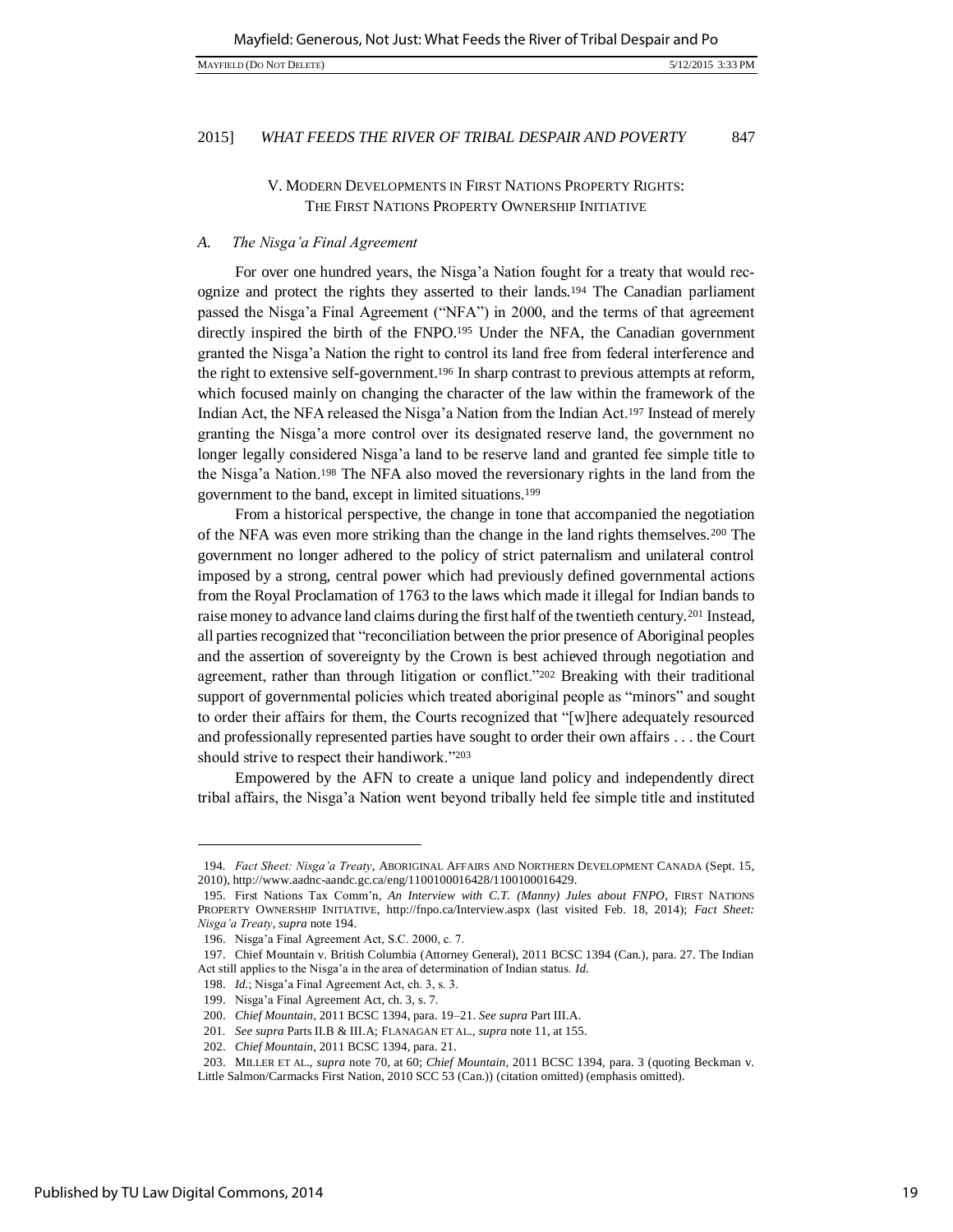the Nisga'a Landholding Transition Act ("LTA") in 2009.<sup>204</sup> Under the LTA, the Nisga'a Nation became the only First Nation to give individual members the opportunity to hold their land in fee simple, use the land as security for a loan, and transfer it to whomever they chose regardless of whether the individual was or was not Nisga'a.205 In late 2013, the Nisga'a land office announced that it had signed off on the first three property transfers to tribe members.<sup>206</sup>

#### *B. Basic Framework of the FNPO*

Like the Levellers imprisoned in Burford Chapel, the Nisga'a sought to "throw off the Norman yoke" and establish a land system based on the three pillars of the rule of law with an emphasis on strong personal property rights, local representative government, and personal autonomy.<sup>207</sup> Following the path the Nisga'a pioneered during its historic pursuit of a treaty, the creators and supporters of the FNPO now seek to offer that same liberty to all First Nations.<sup>208</sup>

If passed, the FNPO would create the possibility of complete, private control of First Nations land by First Nations.209 Instead of merely changing the contours of the possession rights that the Indian Act granted to First Nations, the FNPO would "recognize the First Nation[s] as holding fee simple title to [their] former reserve land."210 First Nations would also exercise reversionary rights, expropriation rights, regulatory jurisdiction, and the power of taxation over their lands.211 These powers would continue even if the First Nations chose to enact the second prong of the ownership plan—allowing band members to individually hold title to their land in fee simple and transfer it to non-members if they wish.<sup>212</sup>

The FNPO envisions a land system that sheds the accoutrements of federal control and replaces them with local tribal control of tribal land.213 Under the FNPO, the Crown would transfer the underlying title to First Nations bands, and either the bands or individual

<sup>204.</sup> Nisga'a Landholding Transition Act (2009), *available at* http://www.nisgaalisims.ca/files/nlg/ Nisga'a%20Landholding%20Transition%20Act%20(October%202009).pdf.

<sup>205</sup>*. Nisga'a Landholding Transition Act Passed*, NISGA'A LISIMS GOVERNMENT, http://www.nisgaanation.ca/news/nisgaa-landholding-transition-act-passed (last visited Feb. 20, 2014); *B.C.'s Nisga'a Becomes Only First Nation to Privatize Land*, CBC NEWS (Nov. 4, 2013), http://www.cbc.ca/news/canada/british-columbia/b-c-s-nisga-a-becomes-only-first-nation-to-privatize-land-1.2355794. *See* Andrew Findlay, *The Nisga'a's Private Struggle*, BC BUS. (Mar. 3, 2010), http://www.bcbusiness.ca/real-estate/the-nisgaas-private-struggle. 206*. B.C.'s Nisga'a Becomes Only First Nation to Privatize Land*, *supra* note 205.

<sup>207.</sup> Daniel Hannan, *We Have Submitted Ourselves to a New Norman Yoke*, THE TELEGRAPH (Nov. 30, 2009), http://blogs.telegraph.co.uk/news/danielhannan/100018325/we-have-submitted-ourselves-to-a-new-normanyoke/.

In 1649 . . . [a] number of Roundhead soldiers, who believed that they had been fighting to reverse the catastrophe of 1066 – to "throw off the Norman Yoke", in their phrase – felt betrayed by the new settlement, and continued to demand an extension of the franchise. Cromwell had 300 of the radicals – who had become known as Levellers – interned in Burford church.

*Id. See also* HANNAN, *supra* note 23, at 147–48.

<sup>208</sup>*. Proposal*, *supra* note 18.

<sup>209</sup>*. Id*.

<sup>210</sup>*. Id*.

<sup>211</sup>*. Id*.

<sup>212</sup>*. Id*.

<sup>213</sup>*. Id*.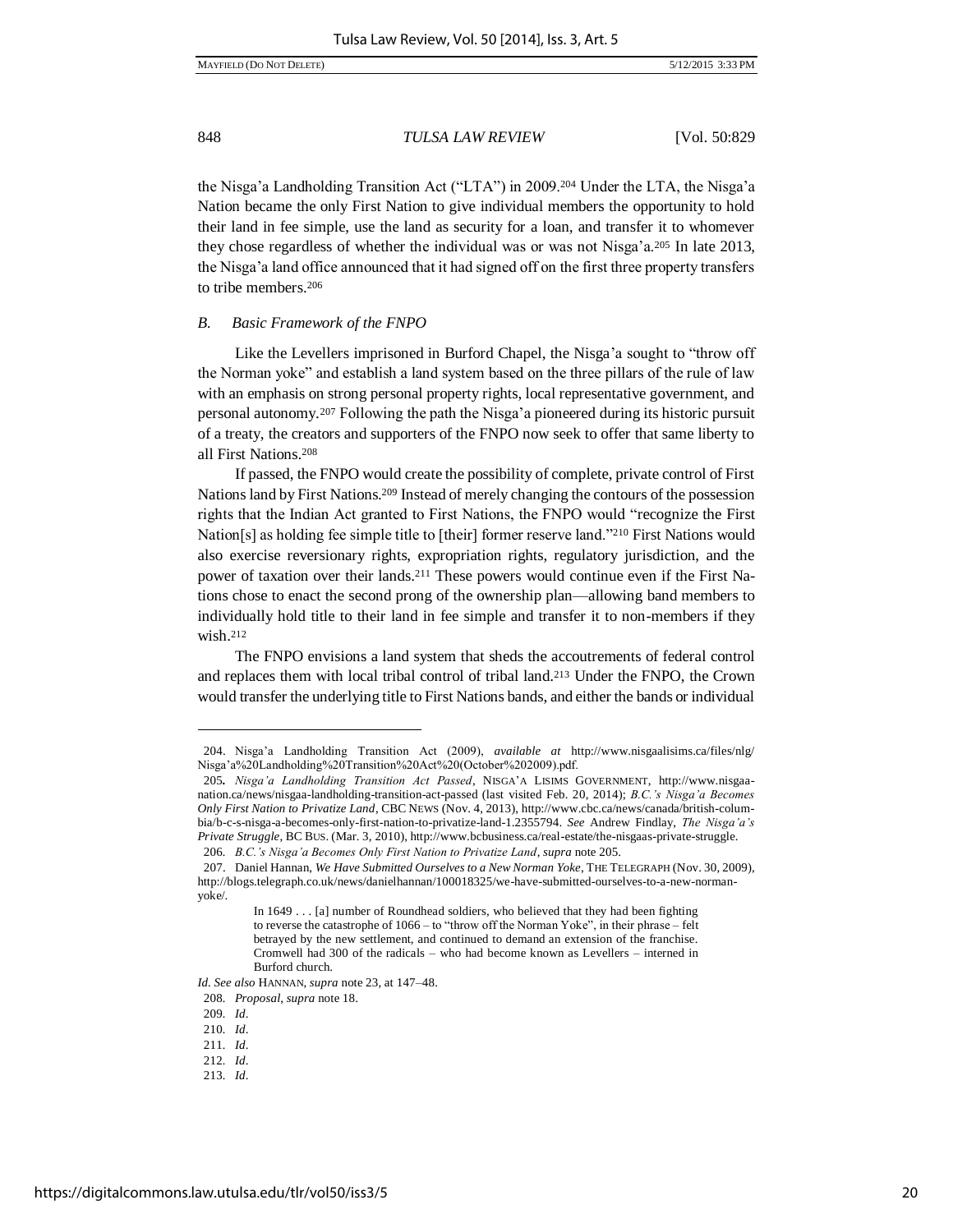members could hold fee simple title to the land.<sup>214</sup> The jurisdiction of local tribal governments would include areas similar to those exercised by the Nisga'a such as the "[u]se, management, planning, zoning, development and similar matters related to the regulation and administration" of tribal land.215 A Torrens style land registry system would also replace the "difficult to access and . . . incomplete" Indian Lands Registry, which "[d]evelopers [currently] use . . . at their own risk."<sup>216</sup>

Most significantly, the voluntary nature of the process distinguishes the FNPO from other examples of top-down legislation such as the Indian Act or the Dawes Act which failed to respect the autonomy of the bands.<sup>217</sup> Instead of automatically applying to all First Nations, the FNPO would grant First Nations the opportunity to opt into the legislation upon an "acceptable demonstration of community support."218 Once a band opts into the FNPO, it would have the freedom to decide how it would apply the land title system.<sup>219</sup> While bands could allow all tribal land to be held by individuals in fee simple, they could also decide to exercise greater control over the land.220 The FNPO would also cultivate individual autonomy as the creators of the FNPO believe it will eventually "reduc[e] (or eliminate[e]) the involvement of the First Nation (and certainly of the federal government) in the details of private transactions."<sup>221</sup>

#### *C. Potential Effects of the FNPO*

#### 1. Enhanced Access to Capital

The FNPO would radically change the current land system by allowing First Nation bands or their members to hold full, fee simple title to Indian reserve lands.222 Under both the Indian Act and the FNLMA, the rights a band or an individual band member could claim to land were limited to lease hold interests.223 Under the FNPO, bands and individuals could claim the same ownership rights over reserve lands that all Canadians can claim in regard to off reserve lands: full, fee simple ownership with the ability to lease, sell, or mortgage the land without the approval of the Canadian government.<sup>224</sup>

Allowing individuals to hold land in fee simple will permit the investment of money

<sup>214.</sup> FLANAGAN ET AL., *supra* note 11, at 177; *Proposal*, *supra* note 18.

<sup>215.</sup> Nisga'a Lisims Government, *About*, Nisga'a Nation, http://www.nisgaanation.ca/about-2 (last visited Feb. 20, 2014).

<sup>216</sup>*. An Interview with C.T. (Manny) Jules about FNPO*, *supra* note 195; *Proposal*, *supra* note 18.

<sup>217.</sup> FLANAGAN ET AL., *supra* note 11, at 170.

<sup>218.</sup> *Id.*

<sup>219.</sup> *Id.*

<sup>220.</sup> *Id.* For example, bands could limit the areas where the new system would apply or "limit tenure to leasehold title." *Id.*

<sup>221</sup>*. Proposal*, *supra* note 18.

<sup>222.</sup> First Nations Tax Comm'n, *FAQs: Questions about the First Nations Property Ownership Initiative*, FIRST NATIONS PROPERTY OWNERSHIP INITIATIVE, http://fnpo.ca/FAQs.aspx (last visited Feb. 20, 2014).

<sup>223</sup>*. Id.*

<sup>224</sup>*. How Government Perpetuates Native American's Cycle of Poverty*, STOSSEL IN THE CLASSROOM (original air date Nov. 29, 2010), http://stosselintheclassroom.org/videos/ how\_government\_perpetuates\_native\_americans\_cycle\_of\_poverty; *Proposal*, *supra* note 18.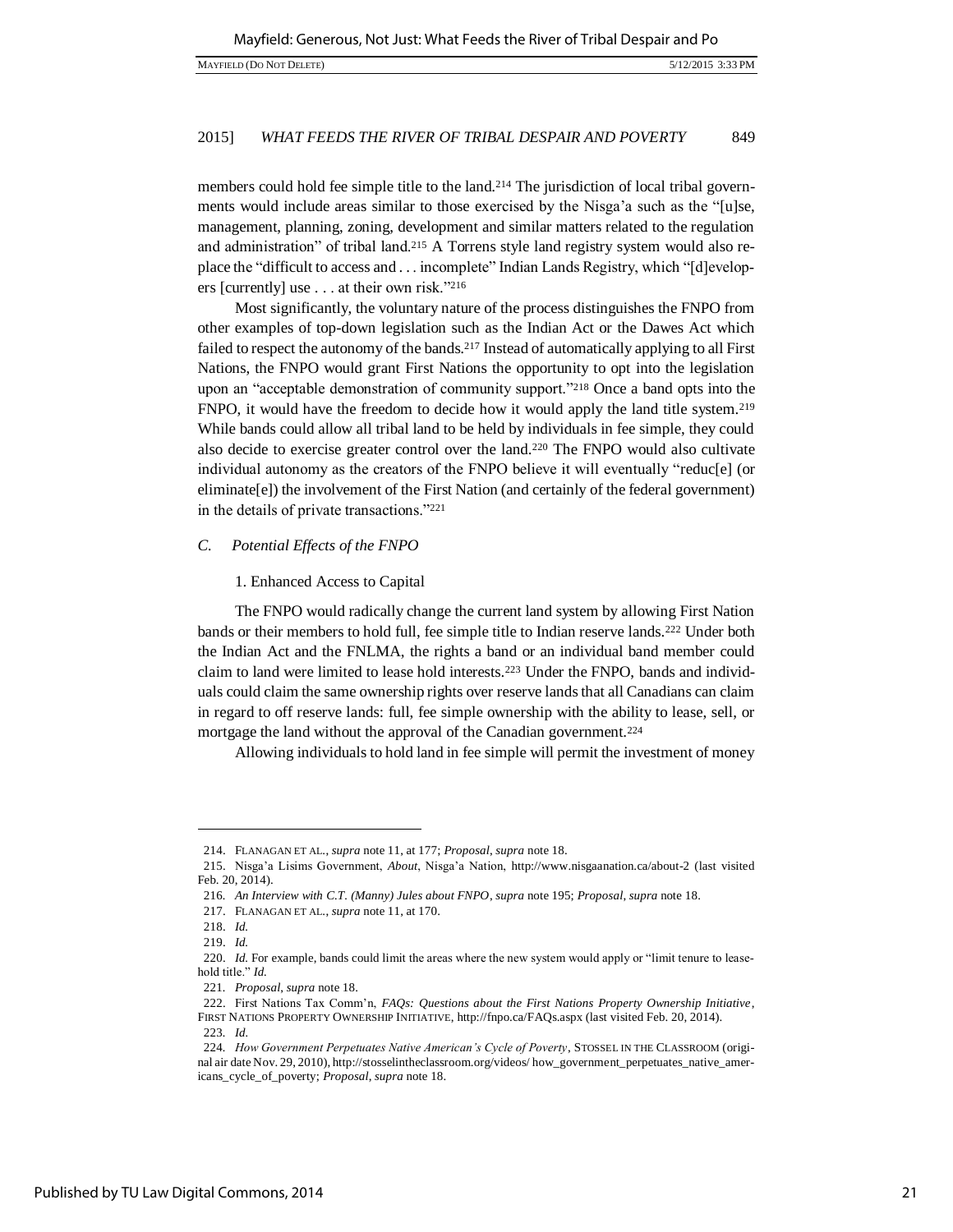in homes and property without the fear of losing the investment.225 Under the current system, "buying a home on Indian reserve is the worst investment in Canada."226 In an interview, Michael Lebourdais—Chief of the Whispering Pines Clinton Indian Band and former banker—recounted how he begged his sister who wanted to move nearer to their father not to buy a house on reserve land because without holding the underlying title her "house [was] going to be worth zero the day the mortgage [was] paid."227 If home ownership on reserve land were increased both would have economic benefits and would further the goal of preserving bands as stable social units.<sup>228</sup>

At present only one tribe, the Nisga'a, allows individual band members to hold land in fee simple.229 At the end of 2013, the first three land transfers from the band to individual band members were finalized.230 As a result, individual members saw an immediate increase in the value of their homes.231 Bert Mercer—the economic development officer for the Nisga'a government—estimates that his home's value increased by \$30,000 because of the transfer.<sup>232</sup>

More importantly for entrepreneurs, that value is now available for the individuals to borrow against since the owner can mortgage the property and the bank can seize the property in the event of a default.<sup>233</sup> Members of the Nisga'a Nation who need capital to finance personal business ventures now have the option of using their own land as collateral for a loan instead of asking for funds from a tribal government that can "often [be] painfully inert and cautious, extremely bureaucratic and not exactly a dynamo of entrepreneurialism."234 Similarly, the FNPO will allow individual entrepreneurs to privately finance the business ventures that will form the basis of a successful economy on Indian lands.<sup>235</sup>

2. Reduced Transaction Costs

According to Coase theorem:

If all participants in the economy could be brought together, if initial ownership rights to all economically valuable entities were assigned among the participants, and if they could costlessly make fully specified and fully binding agreements, then the outcome should be an efficient economic plan, leaving only the division of spoils to be determined by

<sup>225.</sup> FLANAGAN ET AL., *supra* note 11, at 127–28.

<sup>226</sup>*. Natives Fight for Property Rights and Prosperity*, SUN NEWS (Dec. 31, 2013), http://www.sunnewsnetwork.ca/video/2995931896001.

<sup>227</sup>*. Id.* With such a steep penalty in place, many young professionals from First Nations have simply refused to buy homes on reserve land. *Id.*

<sup>228.</sup> MINISTRY OF INDIAN AFFAIRS, *supra* note 124, at 92, 94.

<sup>229</sup>*. B.C.'s Nisga'a Becomes Only First Nation to Privatize Land*, *supra* note 204.

<sup>230</sup>*. Id.*

<sup>231</sup>*. Id.*

<sup>232</sup>*. Id.*

<sup>233</sup>*. Id.*; *The Nisga'a's Private Struggle*, *supra* note 204.

<sup>234</sup>*. The Nisga'a's Private Struggle*, *supra* note 204.

<sup>235.</sup> Richard Wright, *The Nisga'a Experiment*, PROP. & ENVTL. RESEARCH CTR. (Dec. 4, 2013), http://perc.org/articles/nisgaa-experiment.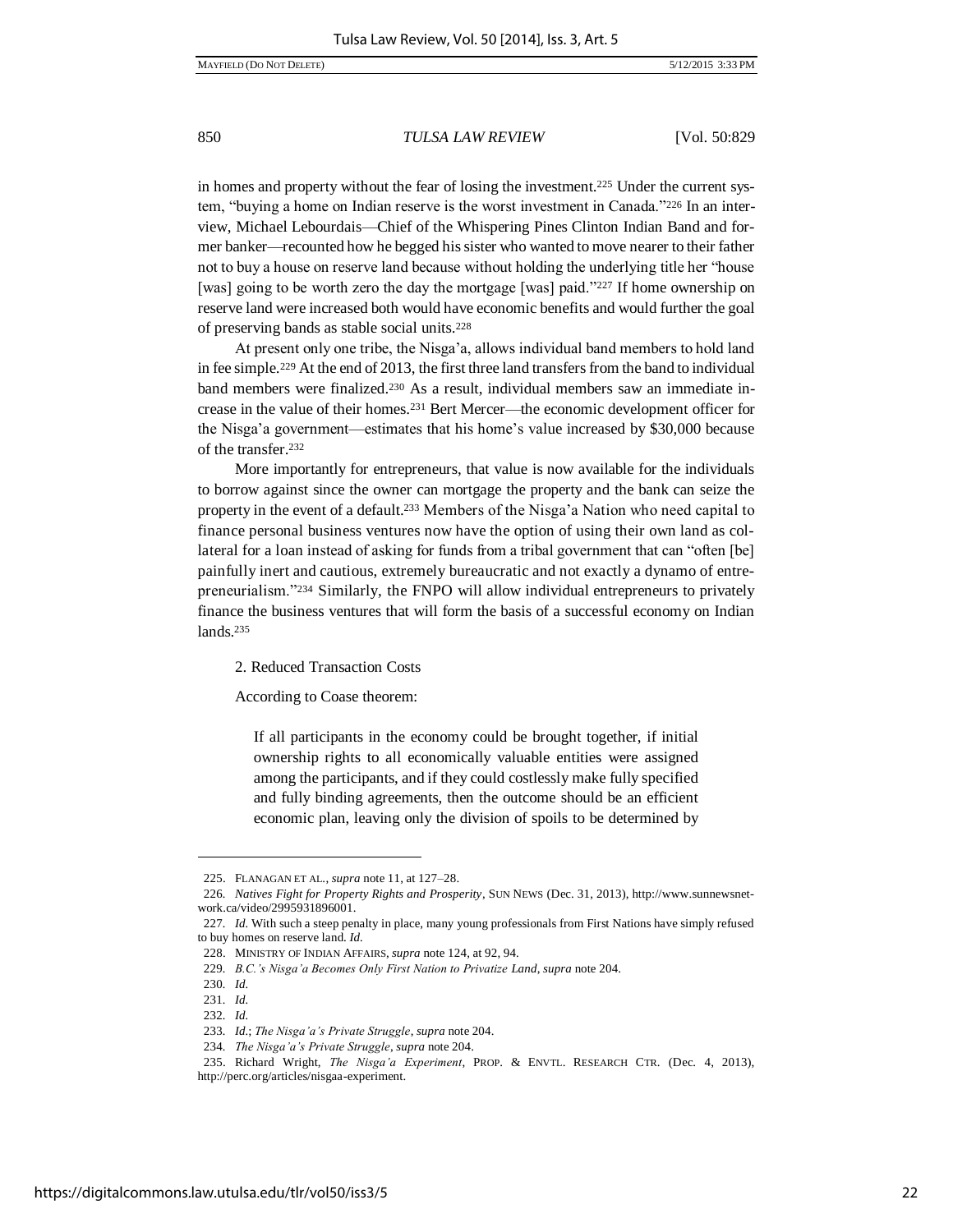the bargaining strengths of the participants.<sup>236</sup>

Unfortunately, one thing stands in the way of this economic utopia: transaction costs.<sup>237</sup> Transaction costs are the costs a party incurs pursuant to trying to gain information about a potential customer or supplier (search and information costs), negotiating and drawing up an agreement (bargaining and decision costs), and making sure the other party is abiding by the terms of the agreement after it is made (policing and enforcement costs).<sup>238</sup>

Today, because of the "imposed system of First Nations governance," transaction costs are much higher on reserve than off reserve.239 A study by the First Nations Tax Commission found that "[i]t can cost four to six times as much to put together a major investment project on reserve."240 The development time frame for a project on a reservation can be double, triple, or quadruple the time frame for the same project off reservation.241 That differential is driving commerce away from what might otherwise be optimal locations for business.<sup>242</sup>

The most dramatic way in which the FNPO proposes to reduce transaction costs is through replacing the current deed system—the Indians Land Registry—with a Torrensstyle title system.243 Under a deed system, the registrar acts as a mere filing system for documents relating to a piece of property.<sup>244</sup> The Indian Lands Registry is "poorly managed," "incomplete," "difficult to access," and "almost completely ineffective."245 Since the parties and not the registrar bear the risk of an invalid title under a deed system, an incomplete and poorly managed registry adds a great deal of risk into any business transaction on reserve land.<sup>246</sup>

In contrast to a deed system where "an abstract is evidence of title," under a Torrensstyle land system "the Certificate of Title is the title."247 The registrar is responsible for the validity of the title, and subsequent transactions only require the parties to examine the Certificate of Title to determine both current ownership and outstanding claims.248 This significantly reduces transaction costs in terms of both the money and time required to

<sup>236.</sup> AVINASH K. DIXIT, THE MAKING OF ECONOMIC POLICY: A TRANSACTION COST POLITICS PERSPECTIVE 37 (1998).

<sup>237.</sup> *Id.* at 37–38. Transaction costs are "costs other than the money price that are incurred in trading goods or services" such as "time, energy[,] and money." Paul M. Johnson, *Transaction Costs*, A GLOSSARY OF POLITICAL ECONOMY TERMS, http://www.auburn.edu/~johnspm/gloss/transaction\_costs (last visited Feb. 20, 2014).

<sup>238.</sup> Thayer Watkins, *The Transaction Cost Approach to the Theory of the Firm*, SAN JOSE UNIV. ECON. DEP'T, http://www.sjsu.edu/faculty/watkins/coase.htm (last visited Feb. 20, 2014).

<sup>239.</sup> FIRST NATIONS TAX COMM'N, EXPANDING COMMERCIAL ACTIVITY ON FIRST NATION LANDS, *available at* http://www.fiscalrealities.com/uploads/1/0/7/1/10716604/expanding\_commercial\_activity.pdf.

<sup>240.</sup> *Id.* at 1.

<sup>241.</sup> *Id.* at 2.

<sup>242.</sup> FLANAGAN ET AL., *supra* note 11, at 135–36.

<sup>243</sup>*. An Interview with C.T. (Manny) Jules about FNPO*, *supra* note 195.

<sup>244</sup>*. Id.*

<sup>245.</sup> FLANAGAN ET AL., *supra* note 11, at 164; *An Interview with C.T. (Manny) Jules about FNPO*, *supra* note 195.

<sup>246.</sup> FLANAGAN ET AL., *supra* note 11, at 164; *An Interview with C.T. (Manny) Jules about FNPO*, *supra* note 195.

<sup>247.</sup> Shaun Watchie Perry, *Outline of the Torrens Act*, AMERICAN BAR ASSOCIATION (Aug. 2005), https://www.americanbar.org/newsletter/publications/law\_trends\_news\_practice\_area\_e\_newsletter\_home/torrenact.html (emphasis omitted).

<sup>248.</sup> FLANAGAN ET AL., *supra* note 11, at 164; Perry, *supra* note 247.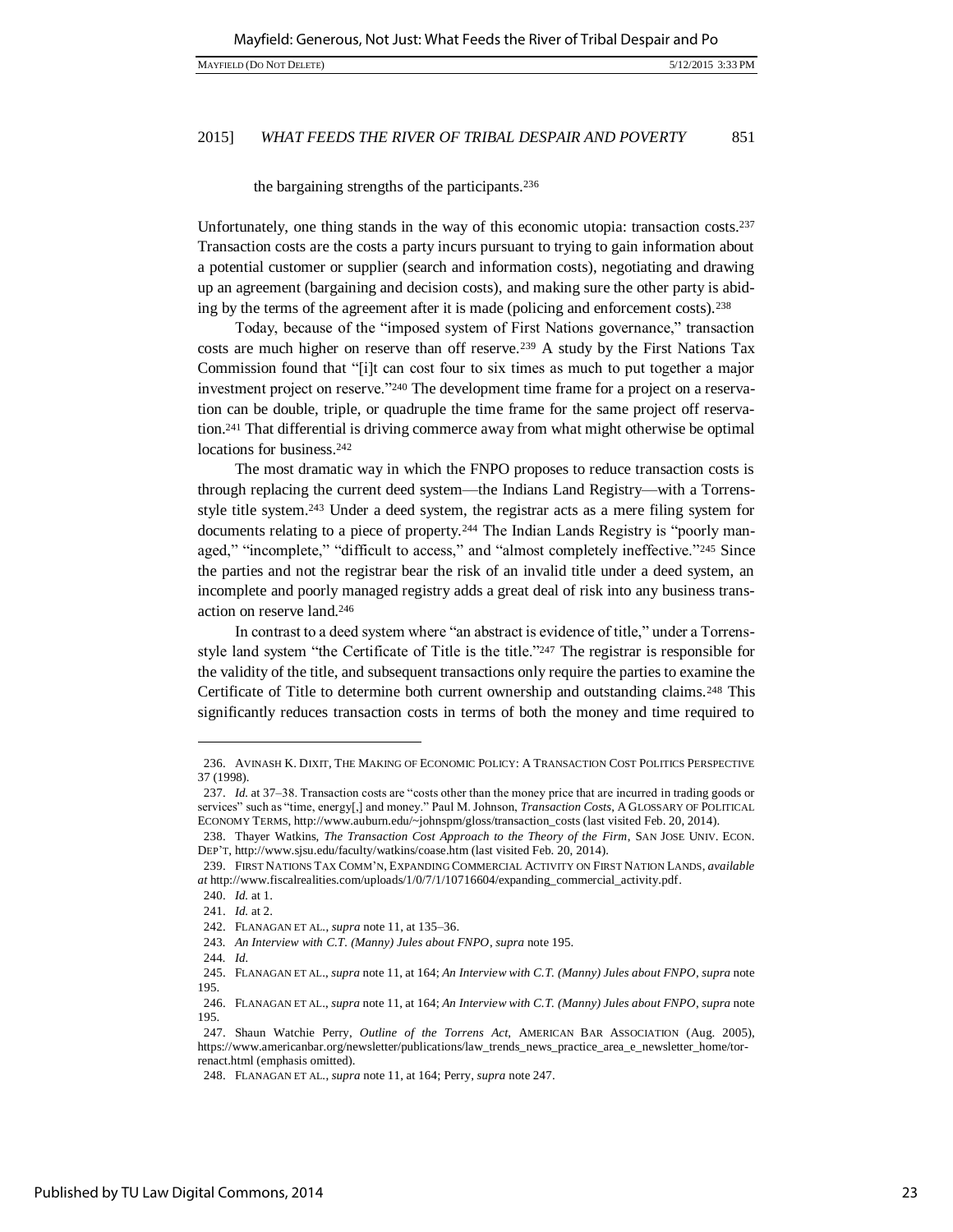facilitate the transfer of the title since "the amount of time [it takes] for a lawyer or other professional to review the current guaranteed title is minimal."249 Having a guaranteed Certificate of Title also significantly reduces the risk to the buyer or investor who would otherwise be required, under a deed system, to establish title by piecing together documents housed in the incomplete Indian Lands Registry.<sup>250</sup> The Nisga'a also recognizes the Torrens system as the "most culturally appropriate system" of land registration because it is the "public recording of interest"—similar in substance to the past practice of recognizing rights before a public gathering—"that establishes title."<sup>251</sup>

3. Greater Equality within a Culturally Responsive Framework

Unlike Canada's Indian Act or the Dawes Act in the United States, First Nations leaders created the FNPO to accomplish longstanding First Nations goals.252 In 1910, the Chiefs of the Shuswap, Okanagan and Couteau bands issued a statement, now known as the Shuswap Memorial, to the Canadian premier that recounted how their bands had received the English settlers with "good faith, friendliness and patience."253 In return, the Canadian government treated them as "subjects without any agreement to that effect and force[d] their laws on us without our consent, and irrespective of whether they [were] good for us or not."<sup>254</sup> Instead of living in harmony as trading partners or "guests" on Indian land, the Canadian government had appropriated the Indians' lands and property and the bands declared that they had, in the end, found themselves "without any real home in this [their] own country."255

Critics of increased property rights amongst First Nations often claim that bands who seek to strengthen property rights are '*embracing their own assimilation.'*<sup>256</sup> Yet the FNPO does not ask First Nations to adopt measures which would dilute their cultural identity such as abandoning their legal status as Indians, their cultural and societal ties, or their jurisdiction over tribal land.257 First Nations never unilaterally or uniformly rejected trade and property rights, but instead the Canadian government "legislated [First Nations] out of the economy."258 The FNPO now offers Canada the opportunity to redress those past wrongs and offers bands the opportunity to settle the land question on their own terms.<sup>259</sup>

The FNPO does not attempt to bring about what economist Thomas Sowell termed "cosmic justice," which entails creating absolute equality of both prospects and outcomes.260 Instead, the FNPO facilitates individual liberty in the area of land right through

<sup>249.</sup> FLANAGAN ET AL., *supra* note 11, at 164.

<sup>250.</sup> *Id.* at 163–64.

<sup>251.</sup> *Id.* at 164.

<sup>252</sup>*. See Memorial to Sir Wilfred Laurier, 1910*, WILLIAMS LAKE BAND, http://williamslakeband.ca/History/MemorialtoSirWilfredLaurier1910.aspx (last visited Feb. 20, 2014).

<sup>253</sup>*. Id.*

<sup>254</sup>*. Id.*

<sup>255</sup>*. Id.*

<sup>256</sup>*. The Nisga'a's Private Struggle*, *supra* note 205.

<sup>257</sup>*. Proposal*, *supra* note 18.

<sup>258</sup>*. How Government Perpetuates Native American's Cycle of Poverty*, *supra* note 224.

<sup>259</sup>*. An Interview with C.T. (Manny) Jules about FNPO*, *supra* note 195. Participation in the FNPO is completely voluntary, and those bands whose members do not feel that increased property rights are compatible with their tribal culture are free to continue under the current land management scheme. *Proposal*, *supra* note 18.

<sup>260.</sup> Thomas Sowell, *The Quest for Cosmic Justice*, THOMAS SOWELL, http://www.tsowell.com/spquestc.html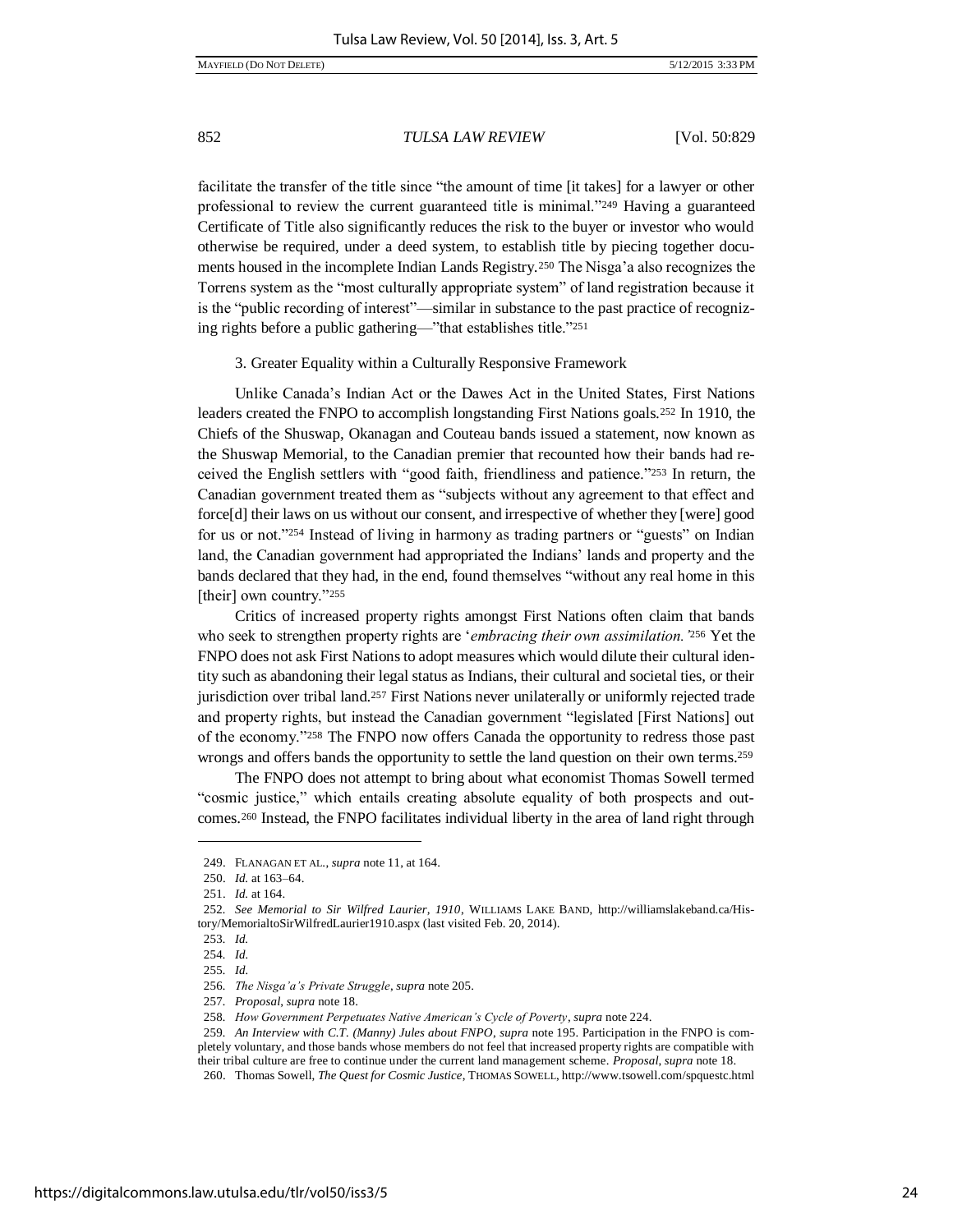moving toward "the application of the same rules and standards to all."<sup>261</sup> In an article in support of the FNPO, Shane Gottfriedson—Chief of the Tk'emlups te Secwepemc and Chair of the Shuswap Nation Tribal Council—confronted the inequity of not extending land rights to include Indian land.<sup>262</sup> He stated, "[i]n 2013 in Canada, only the mentally incompetent, children, and First Nation people on reserve are not allowed to own land. Property ownership is a basic human right."263

VI. MODERN PROPERTY RIGHTS AMONGST NATIVE AMERICAN INDIAN TRIBES

#### *A. Modern Structure of Property Rights on American Indian Reservations*

In 1934, the Indian Reorganization Act ("IRA") formally ended the era of allotment.264 When the dust settled, what the Dawes Act and other subsequent legislative and judicial actions created was a 'checkerboard[]' of various types of land rights.265 Four distinct categories of property emerged: "individual fee simple (private[] land owned by individuals), individual trust (held in federal trust for individuals), tribal trust (held in federal trust for the tribe), and fee simple tribal land (owned by the tribe, but not in federal trust)."<sup>266</sup>

A title holder's ability to leverage a piece of reserve land to gain access to capital is generally determined by whether the owner holds the land in individual fee simple or whether the government holds the land in trust.<sup>267</sup> Federal regulations subject trust land to a variety of provisos that increase transaction costs and inefficiency.268 Various jurisdictional and regulatory issues also decrease the value of the land, and the fractionalization of ownership amongst the heirs to the trust land continues.<sup>269</sup>

Beyond merely reducing the landholder's access to capital, the communal management of land by both tribal governments and the Bureau of Indian Affairs ("BIA") leads to the inefficient exploitation of natural resources on reserve land.270 The value of natural resources on reserve land in the United States is estimated at \$1.5 trillion.271 Though there are vast coal, uranium, and oil and gas reserves on Indian land, parties cannot extract these resources without the oversight of various governmental agencies, including the BIA.<sup>272</sup>

<sup>(</sup>last visited Feb. 20, 2014).

<sup>261.</sup> *Id.*

<sup>262.</sup> Shane Gottfriedson, *Escaping the Indian Act: Who Should Own the Land?*, PROPERTY AND ENVIRONMENTAL RESEARCH CENTER (Dec. 4, 2013), http://perc.org/articles/escaping-canadas-indian-act-whoshould-own-our-lands.

<sup>263.</sup> *Id.*

<sup>264.</sup> FLANAGAN ET AL., *supra* note 11, at 50–51.

<sup>265.</sup> *Id.* at 49; Carlos L. Rodriguez et al., *American Indian Collectivism*, PROPERTY AND ENVIRONMENTAL RESEARCH CENTER (2006), http://perc.org/articles/american-indian-collectivism.

<sup>266.</sup> Rodriguez, *supra* note 265.

<sup>267.</sup> Koppisch, *supra* note 10.

<sup>268.</sup> Rodriguez, *supra* note 265. For instance, an owner of individual trust land cannot transfer the title, which prevents the owner from using the land as collateral. Instead, the collateral for a mortgage is the "income derived from the asset, rather than the asset itself." *Id.*

<sup>269.</sup> *Id.*

<sup>270.</sup> Terry Anderson & Shawn Regan, *Unlocking the Wealth of Indian Nations*, PROP. & ENVTL RESEARCH CTR. (Sept. 27, 2013), http://perc.org/articles/unlocking-wealth-indian-nations.

<sup>271.</sup> *Id.*

<sup>272.</sup> *Id.*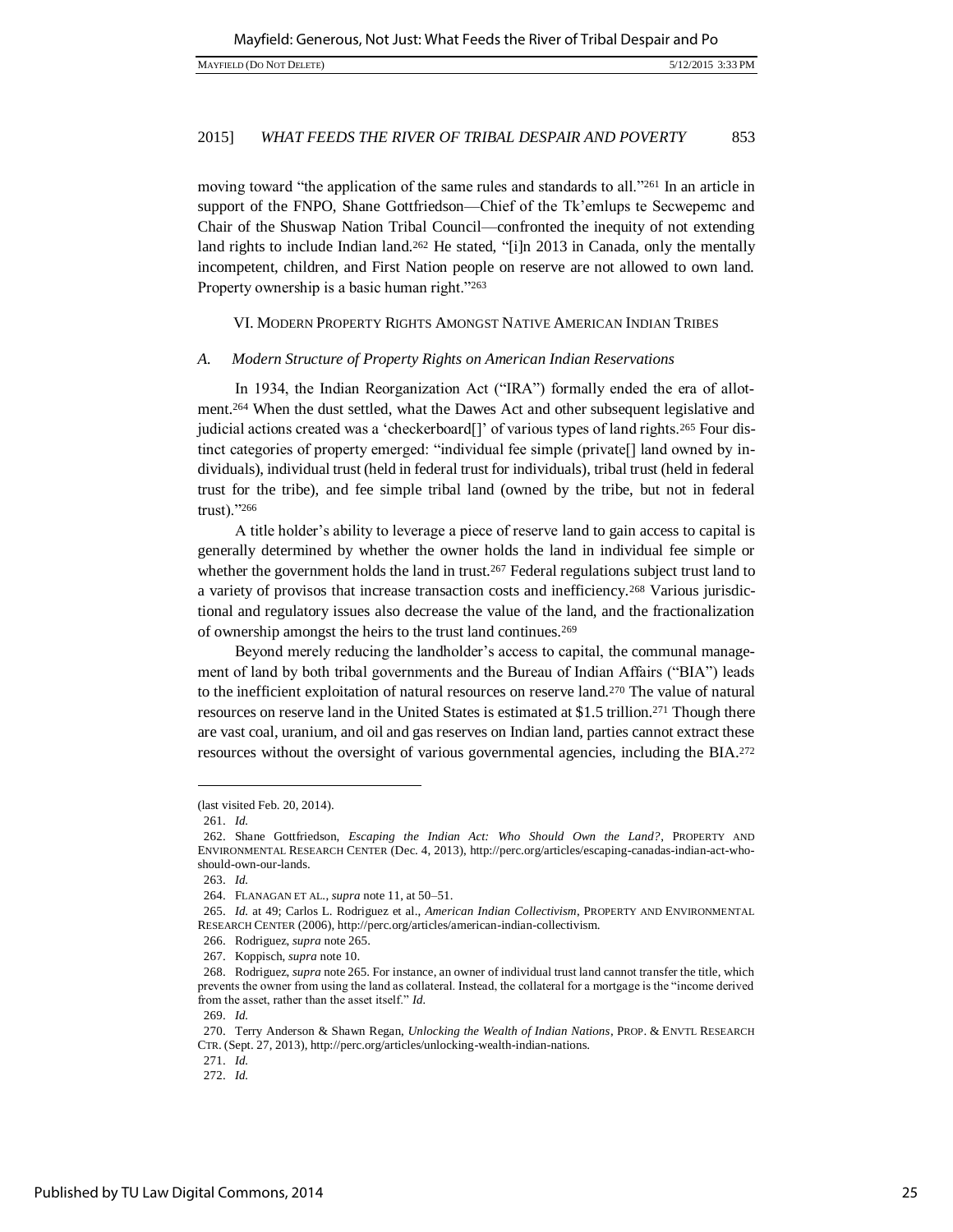This centralized control creates "layers of bureaucratic red tape" which add significant transaction costs to any attempt at development.273 Additionally, as with any large bureaucracy, the incentives of the agency lie in "budget maximization rather than efficient resource use."274 The centrally planned economic growth measures often ignore the "milieu of political, cultural, ideological, and ownership constraints" of the tribes.275 Because of these and other factors, parties exploit resources on reserve at a rate lower than resources off reserve, and the benefit to the tribe is often a pittance.<sup>276</sup>

Communally held reserve land, which forms the majority of reserve land, has fallen victim to the "tragedy of the commons."277 The tragedy of the commons is traditionally explained by referencing the example of a public green where all parties are free to graze their herds.278 If the green is overgrazed it will be destroyed and will be worthless to all parties who currently use it.279 Unfortunately, none of the individual parties have any incentive to reduce their consumption of the resource because whatever one party preserves by reducing consumption now will not be available later, but it will merely be consumed by another party.<sup>280</sup> "Therein is the tragedy," wrote Garrett Hardin, "[e]ach man is locked into a system that compels him to increase his herd without limit[—]in a world that is limited. . . . Freedom in a commons brings ruin to all."281 As Hardin recognized, the solution to this crisis is vigorous private property rights.<sup>282</sup>

#### *B. The Next Step for Native American Tribes?*

In 2012, Congress took a small step toward greater local tribal control of reserve land through passing the Helping Expedite and Advance Responsible Tribal Homeownership ("HEARTH") Act.283 The HEARTH Act gave tribal governments the authority to grant twenty-five-year business leases without federal approval.284 In passing the

<sup>273.</sup> *Id.* For example, the regulatory structure on the Fort Berthold reservation required a forty-nine-step approval process to drill on reserve land instead of the four-step approval process needed to drill in the same area but off reserve land. *Unlocking the Wealth of Indian Nations*, JOHN BATCHELOR SHOW (Oct. 10, 2013), *available at* http://perc.org/articles/unlocking-wealth-indian-nations-0.

<sup>274.</sup> Terry Anderson, *The Property Rights Paradigm: An Introduction*, *in* PROPERTY RIGHTS AND INDIAN ECONOMIES 1, 2 (Terry Anderson ed., 1992).

<sup>275.</sup> *Id.* 

<sup>276.</sup> Anderson & Regan, *supra* note 270. For example, a study of private land and adjacent trust land used for agriculture showed the private land to be "30-90% more productive" in spite of there being little difference in the raw quality of the land. Instead, the author explains that it was "the amount of investment in the land that [was] different." Koppisch, *supra* note 10.

<sup>277.</sup> Garrett Hardin, *The Tragedy of the Commons*, 162 SCIENCE 1243, 1243 (1968). For a brief introduction to the principle of the tragedy of the commons *see* LearnLiberty, Tragedy of the Commons (uploaded 2011), *available at* https://www.youtube.com/watch?v=MLirNeu-A8I.

<sup>278.</sup> Hardin, *supra* note 277, at 1244.

<sup>279.</sup> *Id.*

<sup>280.</sup> *Id.*

<sup>281.</sup> *Id.* The communal nature of much of the reserve land in the United States has also contributed to the substandard housing and lack of investment which has defined much of the reserve land in the United States. Koppisch, *supra* note 10.

<sup>282.</sup> Hardin, *supra* note 277, at 1245 ("The tragedy of the commons as a food basket is averted by private property, or something formally like it.").

<sup>283.</sup> Jodi Gillette, *Strengthening Tribal Communities Through the HEARTH Act*, WHITEHOUSE.GOV (July 30, 2012, 1:54 PM EDT), http://www.whitehouse.gov/blog/2012/07/30/strengthening-tribal-communities-throughhearth-act.

<sup>284.</sup> Helping Expedite and Advance Responsible Tribal Homeownership Act, Pub. L. No. 112–151, § 2, 126 Stat. 1150, 1151 (2012).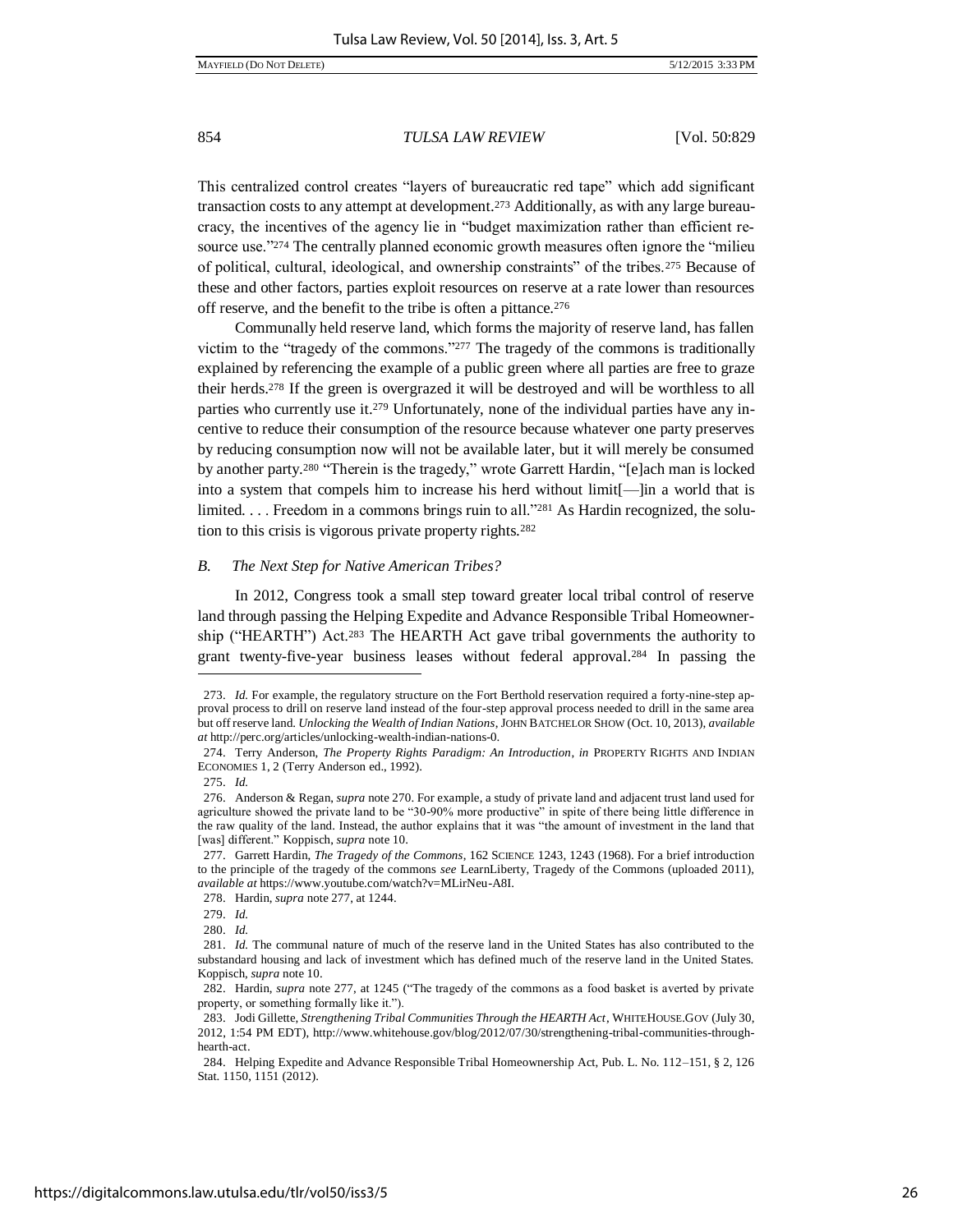HEARTH Act, Congress and the Obama administration purported to recognize that tribes are capable of greater self-government and the subsequent reduction in transaction costs would be a net positive.<sup>285</sup>

Though the Obama administration touted the passage of the HEARTH Act as a step forward on the road from poverty to prosperity, the HEARTH Act did not address the heart of the problem.286 As the First Nations who support the FNPO discovered, it is not practical for developers to invest in major projects based on short term leases.<sup>287</sup> Even on a smaller scale, potential small business people cannot afford to invest the extra time, money, and energy needed to obtain a lease on trust land.<sup>288</sup> An FNPO style approach to land holdings—moving away from the trust system and granting individual tribe members ultimate title to their land—would remove these barriers to economic progress.289 As long as the holders of Indian lands are mere "ward[s]" of the federal government without strong property rights or the ability to act autonomously, reserve lands will continue to operate as what economist Hernando de Soto termed "dead capital."<sup>290</sup>

If prosperity is going to take root amongst Native Americans currently living on reservation land, the tribes and individuals must decouple from the BIA.291 It is an inconvenient fact that "any effort at land reform must go through the [BIA]."292 Unfortunately, the BIA is unlikely to voluntarily sign its own death certificate by devolving power, first, to local tribes and then to individual tribe members.293 When attempting to explain the reticence of bureaucrats to take common sense measures to remedy an over-expansive state, Member of the European Parliament Daniel Hannan has often quoted Upton Sinclair who said, "[i]t is remarkably difficult to make a man understand something when his salary depends upon his not understanding it."294 In the end, the only tenable solution will be for tribes to decouple from the BIA.<sup>295</sup>

Though the devolution of power from Washington to local tribal governments and the partial restoration of local sovereignty is a net positive, if legislation merely replaces the current trust relationship with the federal government with tribal control, Indian land will remain dead capital.<sup>296</sup> A study by economist Terry Anderson revealed that while in-

<sup>285.</sup> *Id.*

<sup>286.</sup> *Id.*

<sup>287</sup>*. An Interview with C.T. (Manny) Jules about FNPO*, *supra* note 195.

<sup>288.</sup> Randy Simmons, *Impressions*, PROPERTY AND ENVIRONMENTAL RESEARCH CENTER (Dec. 4, 2013), http://perc.org/articles/impressions-4.

<sup>289</sup>*. An Interview with C.T. (Manny) Jules about FNPO*, *supra* note 195; *Impressions*, *supra* note 288.

<sup>290.</sup> Cherokee Nation v. State of Ga., 30 U.S. 1, 2 (1831); DE SOTO, *supra* note 10, at 6.

<sup>291</sup>*. Unlocking the Wealth of Indian Nations*, *supra* note 270.

<sup>292.</sup> Koppisch, *supra* note 10.

<sup>293.</sup> *Id.*

<sup>294.</sup> DanielHannanMEP, Daniel Hannan on Cavuto: Europeanization of America (uploaded Feb. 17, 2012), *available at* https://www.youtube.com/watch?v=kZHd-tA2pxs. During his tenure as a member of the European Parliament, Daniel Hannan witnessed a bureaucracy that took on a life of its own and like a cancerous tumor began funneling precious resources away from the body politic to assure its own growth and survival. *See* DANIEL HANNAN, THE NEW ROAD TO SERFDOM: A LETTER OF WARNING TO AMERICA (2011).

<sup>295.</sup> David Haddock, *An Untrustworthy Trustee*, PROP. & ENVTL. RESEARCH CTR. (2012), http://perc.org/articles/untrustworthy-trustee.

<sup>296.</sup> Terry Anderson, *At Last, Some Bright Spots in Indian Country*, PROP. & ENVTL. RESEARCH CTR. (2012), http://perc.org/articles/last-some-bright-spots-indian-country.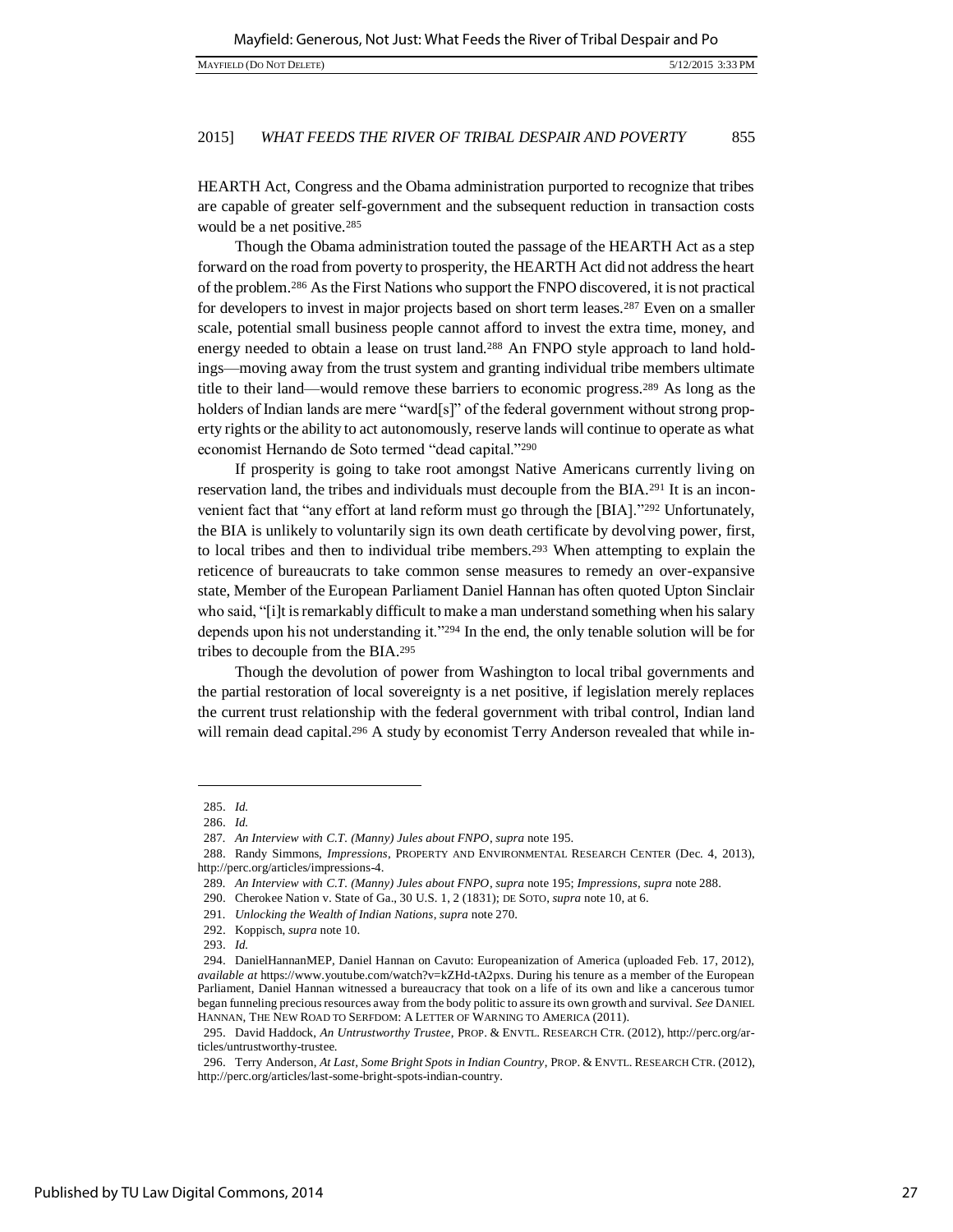dividual trust land was thirty-five percent less productive than similar land which was privately held, tribal lands were eighty-five percent less productive than privately owned reserve lands.<sup>297</sup> Any entrepreneur seeking to start a business on tribal land is faced with the prospect of navigating a "quagmire" of regulations, assessments, leases, and committees.298 Instead, it is the development on pockets of private land that facilitates what economic growth there is currently on reservations.299 If prosperity is going to emerge amongst the Native American population living on reserve land, there must be a movement, like that seen amongst the Nisga'a and the First Nations proponents of the FNPO, towards either private ownership of reserve land or something which is its substantive equivalent.<sup>300</sup>

#### VII. CONCLUSION

At the end of *Great Expectation*, after the terrible repercussions of the seemingly benevolent actions of Pip's unsolicited "benefactors" manifested, Pip dreamed:

> that I was a brick in the house-wall, and yet entreating to be released from the giddy place where the builders had set me; that I was a steel beam of a vast engine, clashing and whirling over a gulf, and yet that I implored in my own person to have the engine stopped, and my part in it hammered off.<sup>301</sup>

So too are First Nations and Native American leaders seeing with clarity what many of their ancestors saw: that "[i]t is [the] government which is to blame by heaping injustice on us."302 In spite of the risks cited by critics such as further loss of tribal land or tribal culture, First Nations leaders are demanding that their part in the federal bureaucracy be "hammered off" and they be cut free from the Indian Act and trust system.<sup>303</sup> Native American entrepreneurs and advocates are also "entreating to be released" from the centrally planned society that purported to "civilize" them but in effect makes it "nearly impossible to do business on the reservation."<sup>304</sup>

Lack of workable property rights provides a convincing—if only partial—answer to the question, "Why are Indian reservation so poor?"305 Based on this, the next question most would ask is, "What is the solution?"306 Yet, if society can glean any wisdom from

<sup>297</sup>*. At Last, Some Bright Spots in Indian Country*, *supra* note 296.

<sup>298</sup>*. Impressions*, *supra* note 288.

<sup>299</sup>*. Id.*

<sup>300.</sup> Koppisch, *supra* note 10 ("Anderson puts the choice for tribes in sharp terms. 'If you don't want private ownership, and want to stay under trusteeship, then I say, "fine." But you're going to stay underdeveloped; you're not going to get rich.'"). *See supra* Part V.

<sup>301.</sup> CHARLES DICKENS, GREAT EXPECTATIONS 462 (Charlotte Mitchell ed., Penguin Classics 1996) (1860- 61).

<sup>302</sup>*. Memorial to Sir Wilfred Laurier, supra* note 252.

<sup>303.</sup> DICKENS, *supra* note 301, at 462.

<sup>304.</sup> *Id.*; Alysa Landry, *Native History: Dawes Act Signed Into Law to 'Civilize' Indians*, INDIAN COUNTRY TODAY MEDIA NETWORK (Feb. 8, 2014), http://indiancountrytodaymedianetwork.com/2014/02/08/native-history-dawes-act-signed-law-civilize-indians-153467; *Children of the Plains*, *supra* note 36.

<sup>305.</sup> Koppisch, *supra* note 10.

<sup>306</sup>*. See generally id.*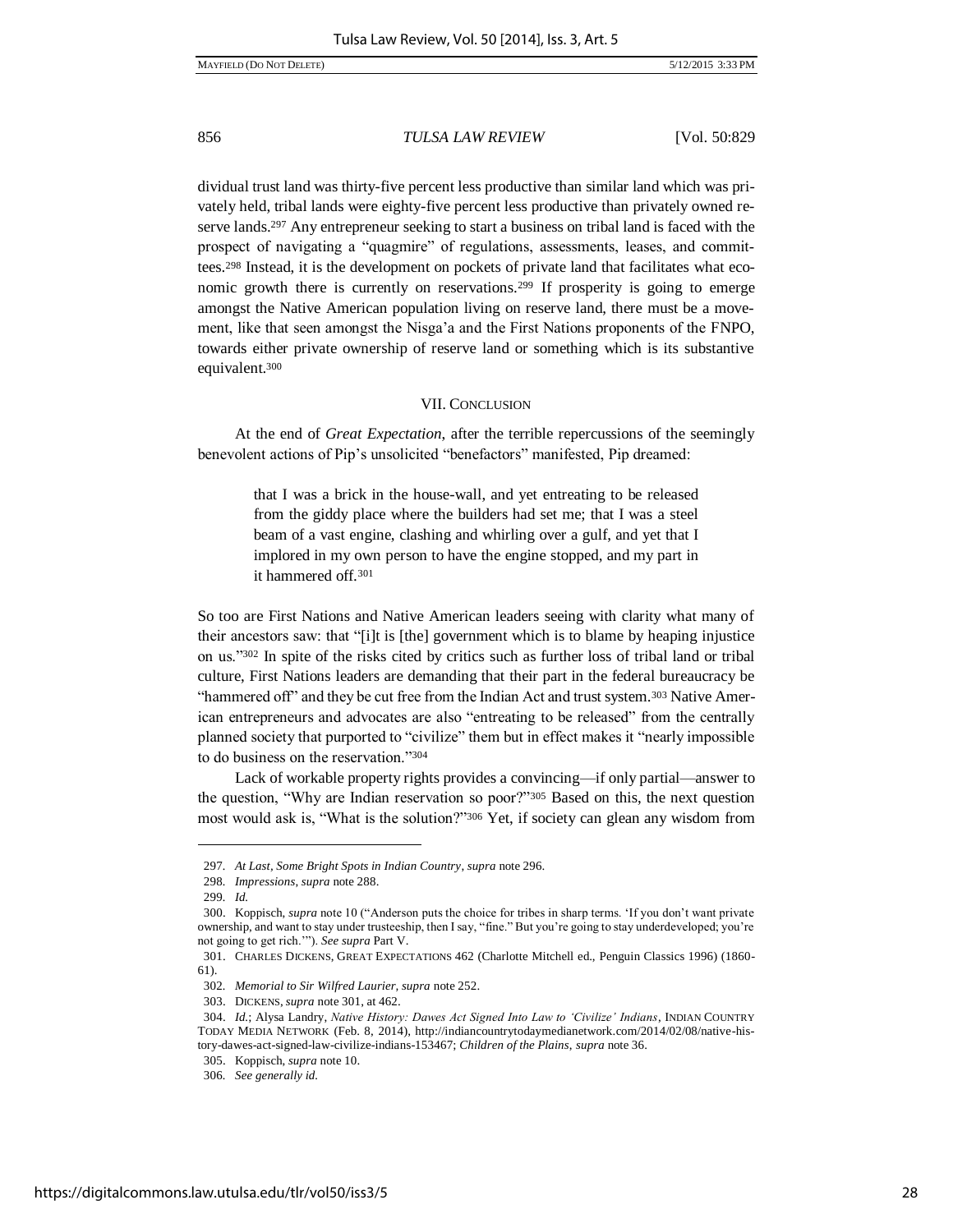the experiences of Native Americans under such benevolent dictators as the creators of the Dawes Act, it is to beware lest society is tempted to adopt the seemingly affable and visionary policies of, in C.S. Lewis' words, "omnipotent moral busybodies" who, in the end, "will torment [their wards] without end for they do so with the approval of their own conscience."<sup>307</sup> Those who advocate legislative reform in the area of American Indian law should approach their task with the solemn understanding that, whatever the final course of action, "there are no solutions; there are only tradeoffs."<sup>308</sup>

Policymakers and advocates should adopt an approach that is "modest, and practical, and pragmatic, and not visionary."<sup>309</sup> Any policy decision should not focus on instituting a "grand plan" to remake the institutions that advocates perceive to be the source of the problem.<sup>310</sup> Instead, proposals should focus on removing impediments to the realization of the three proven principles of personal autonomy, local representative government, and the rule of law.<sup>311</sup> These principles must provide the foundation for all policy, and once the "structure[] [is] right then liberty and happiness will follow."<sup>312</sup>

Aboriginal leaders today must win the right to the one asset that the governments in North America have consistently denied them: "the freedom to choose."313 In spite of a century of good intentions, Native American entrepreneurs still labor under a system in which they are "more regulated than a nuclear power plant."<sup>314</sup> Instead of subjecting the tribes to another century of social experiments, those responsible for formulating policies with regard to Indian affairs should seek only to nourish personal autonomy, local sovereignty, and the rule of law.<sup>315</sup>

The FNPO should be enacted into law in Canada, and the United States should implement similar legislation.316 The FNPO would cause a devolution in power from the federal government of Canada to individual bands and then to the individual band members.317 It would reduce the transaction costs associated with developing reserve land and open up opportunities for First Nations entrepreneurs.318 A regime similar to the FNPO that transformed trust land on American reservation into the substantive equivalent of private property would reduce economic inefficiency and release the entrepreneurial spirit of Native Americans.<sup>319</sup>

317*. Proposal*, *supra* note 18.

<sup>307.</sup> C.S. Lewis, *The Humanitarian Theory of Punishment*, 13 AMCAP J. 147, 151 (1987).

<sup>308.</sup> Levan Ramishvili, Thomas Sowell: There Are No Solutions, Only Trade-offs (uploaded 2013), *available at* https://www.youtube.com/watch?v=3\_EtIWmja-4.

<sup>309.</sup> The Heritage Foundation, Inventing Freedom: How the English-Speaking People Made the Modern World (uploaded 2013), *available at* https://www.youtube.com/watch?v=uep7GA9hCKM [hereinafter Inventing Freedom].

<sup>310.</sup> FatHeadMovie, Diet, Health, and the Wisdom of Crowds (uploaded Dec. 17, 2013), *available at*  https://www.youtube.com/watch?v=KzPnnDDCIjo. *See* THOMAS SOWELL, THE VISION OF THE ANOINTED: SELF-CONGRATULATION AS A BASIS FOR PUBLIC POLICY (1995). For a humorous overview of 'The Vision of the Anointed' versus 'The Wisdom of Crowds' and its effect on diet and nutrition policy in the United States by movie-maker Tom Naughton, *see generally* Diet, Health, and the Wisdom of Crowds, *supra*.

<sup>311</sup>*. See supra* Part II.

<sup>312.</sup> Inventing Freedom, *supra* note 309.

<sup>313.</sup> JULES, *supra* note 36, at xii.

<sup>314.</sup> *Children of the Plains*, *supra* note 36.

<sup>315</sup>*. See generally* SOWELL, *supra* note 310; *see also supra* Part II.

<sup>316</sup>*. See supra* Parts V.B & VI.B.

<sup>318</sup>*. Id.* 

<sup>319</sup>*. See generally* DE SOTO, *supra* note 10; *see generally* Koppisch, *supra* note 10.